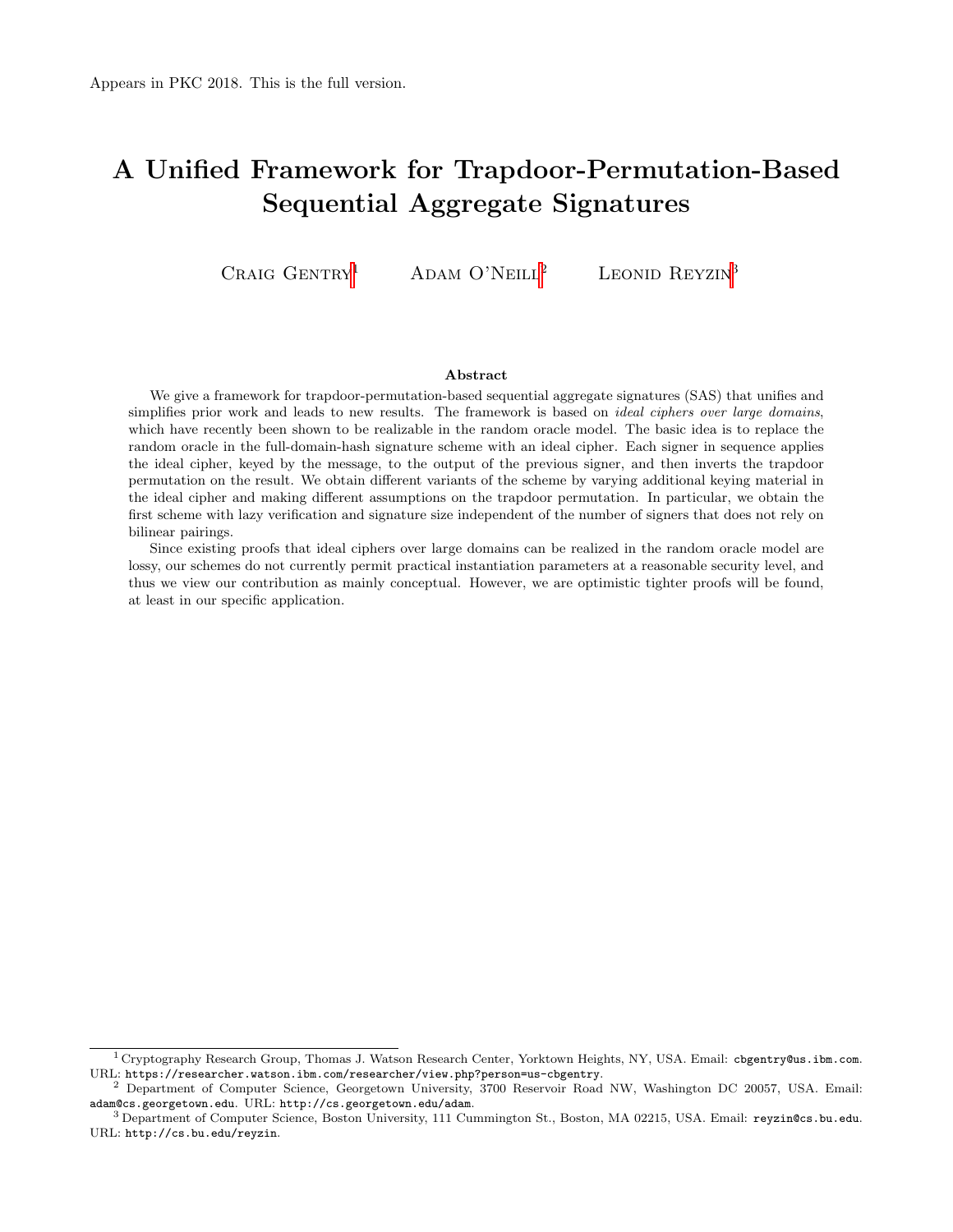# 1 Introduction

AGGREGATE SIGNATURES AND THEIR VARIANTS. Aggregate signature schemes (AS), introduced by Boneh et al. [\[6\]](#page-15-0) (BGLS), allow n signatures on different messages produced by n different signers to be combined by any third party into a single short signature for greater efficiency, while maintaining the same security as  $n$  individual signatures. In this paper we are concerned with the more restricted *sequential* aggregate signatures (SAS), introduced by Lysyanskaya et al. (LMRS) [\[22\]](#page-16-0) and further studied by [\[21,](#page-16-1) [5,](#page-15-1) [1,](#page-15-2) [24,](#page-16-2) [7,](#page-15-3) [17\]](#page-16-3). These schemes, while still maintaining the same security, require signers themselves to compute the aggregated signature in order, with the output of each signer (so-called "aggregate-so-far") used as input to the next during the signing process. This restriction turns out to be acceptable in several important applications of aggregate signatures, such as PKI certification chains and authenticated network routing protocols (e.g., BGPsec).

TDP-based SAS. Existing SAS constructions are usually based on trapdoor permutations (TDPs) [\[22,](#page-16-0) [1,](#page-15-2) [24,](#page-16-2) [7\]](#page-15-3) or bilinear pairings [\[21,](#page-16-1) [1,](#page-15-2) [5,](#page-15-1) [17\]](#page-16-3). In this paper, we focus on improving and simplifying TDP-based SAS schemes, which are all in the random oracle (RO) model. We describe existing constructions below, and illustrate them in Figure [1.](#page-2-0)

The first TDP-based SAS scheme, by Lysyanskaya et al. [\[22\]](#page-16-0) (LMRS), is very similar to the full-domain-hash (FDH) signature scheme of Bellare and Rogaway [\[2\]](#page-15-4). Recall that in FDH, the hash function is modeled as a random oracle whose range is equal to the domain of the TDP, and the signer simply hashes the message and inverts the TDP on the hash output. In LMRS, the signer exlcusive-ors the previous signer's output together with the hash of the message before inverting the TDP. This procedure enabled the verifier to verify in reverse order of signing, because exclusive-or could be undone to obtain the previous signer's (alleged) output.

Unfortunately, this very simple construction is not secure, and two additional checks are used in LMRS to achieve security: first, each signer must ensure that the public keys of all preceding signers are "certified"  $-i.e.,$ specify permutations; and second, each signer must verify the signature received from the previous signers before applying the signing operation. These two checks prevented fast signing; ideally, each signer would be able to sign independently of others, and verify when time permitted (this option is called "lazy verification" and was observed by Brogle et al. [\[7\]](#page-15-3) to be crucial in authenticated network routing protocols).

In two successive works by Neven [\[24\]](#page-16-2) and Brogle *et al.* [\[7\]](#page-15-3) (BGR), these two additional checks were removed (permitting, in particular, lazy verification), but at a cost to simplicity and signature length. Neven's scheme eliminated the first check by introducing a Feistel-like structure with two hash functions, at the cost of lengthening the signature by a single hash value; BGR, building on top of Neven, eliminated the second check by lengthening the signature further by a short per-signer value. These two schemes were complex and had subtle security proofs.

Our framework. We give a new framework for TDP-based SAS schemes, which unifies and simplifies prior work as well as leads to improved constructions. We observe that in all three prior TDP-based schemes, the central design question was how to process the aggregate-so-far together with the message before applying the hard direction of the TDP; in all three, it was accomplished using some combination of exclusive-or and random-oracle hash operations which were designed to ensure that the aggregate-so-far could be recovered during verification. In other words, achieving invertibility in order to enable verification was a major design constraint.

Our idea is to build invertibility explicitly into the scheme. In our scheme, pictured in Figure [1,](#page-2-0) we process the aggregate-so-far via a public random permutation (modeled as an ideal cipher), keyed by the message. In other words, our schemes are in the ideal ideal cipher model, where algorithms have access to a family of random permutations and their inverses. This model is typically used for blockcipher-based constructions, where a blockcipher like AES is modeled as an ideal cipher. In our work, the domain of the ideal cipher is that of the trapdoor permutation, which is usually much larger than the block-length of a typical block cipher like AES. Fortunately, as shown by a series of works [\[10,](#page-15-5) [12,](#page-15-6) [13,](#page-15-7) [14\]](#page-15-8) we can replace arbitrary-length ideal ciphers by using 8 rounds of Feistel network, and obtain the same security in the random oracle as in the ideal cipher model using indifferentiability arguments [\[23\]](#page-16-4).

Our Results. Our framework not only simplifies prior work, but gives rise to more efficient aggregate signatures. Specifically, we obtain:

• A scheme that, like Neven's, does not require certified TDPs, but may permit shorter signatures than Neven's scheme, of length equal to the length of the TDP output.<sup>[1](#page-0-0)</sup>

<sup>&</sup>lt;sup>1</sup>For a comparison at the same security level, one must take into account losses in the security proofs. Unfortunately, the proofs of [\[10,](#page-15-5) [12,](#page-15-6) [13,](#page-15-7) [14\]](#page-15-8) are lossy, so currently we have to use a much larger domain size of the ideal cipher than the TDP output. However, we are optimistic tighter proofs will be found; see open problems below.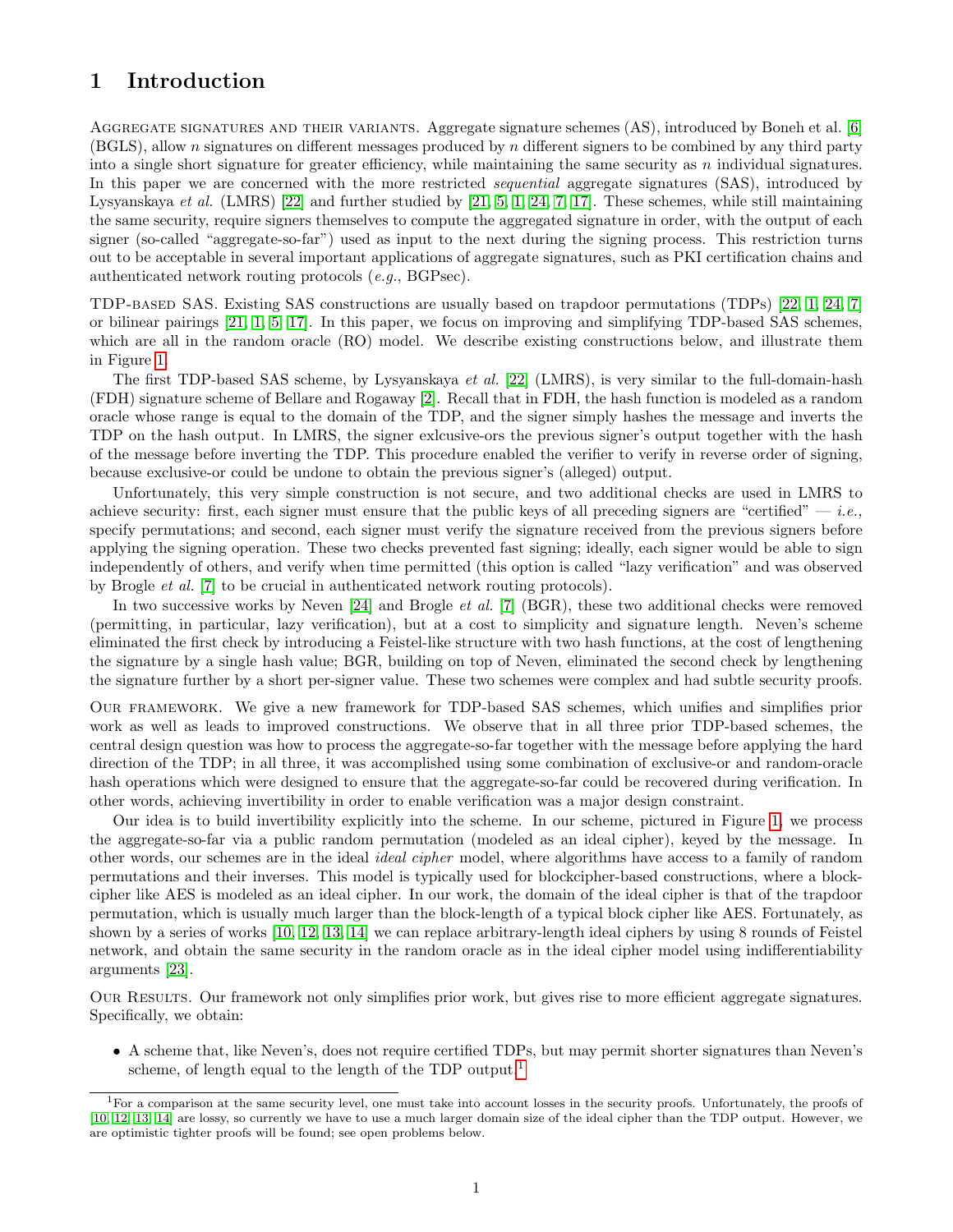

<span id="page-2-0"></span>Figure 1: Our framework, compared to LMRS, Neven, and BGR.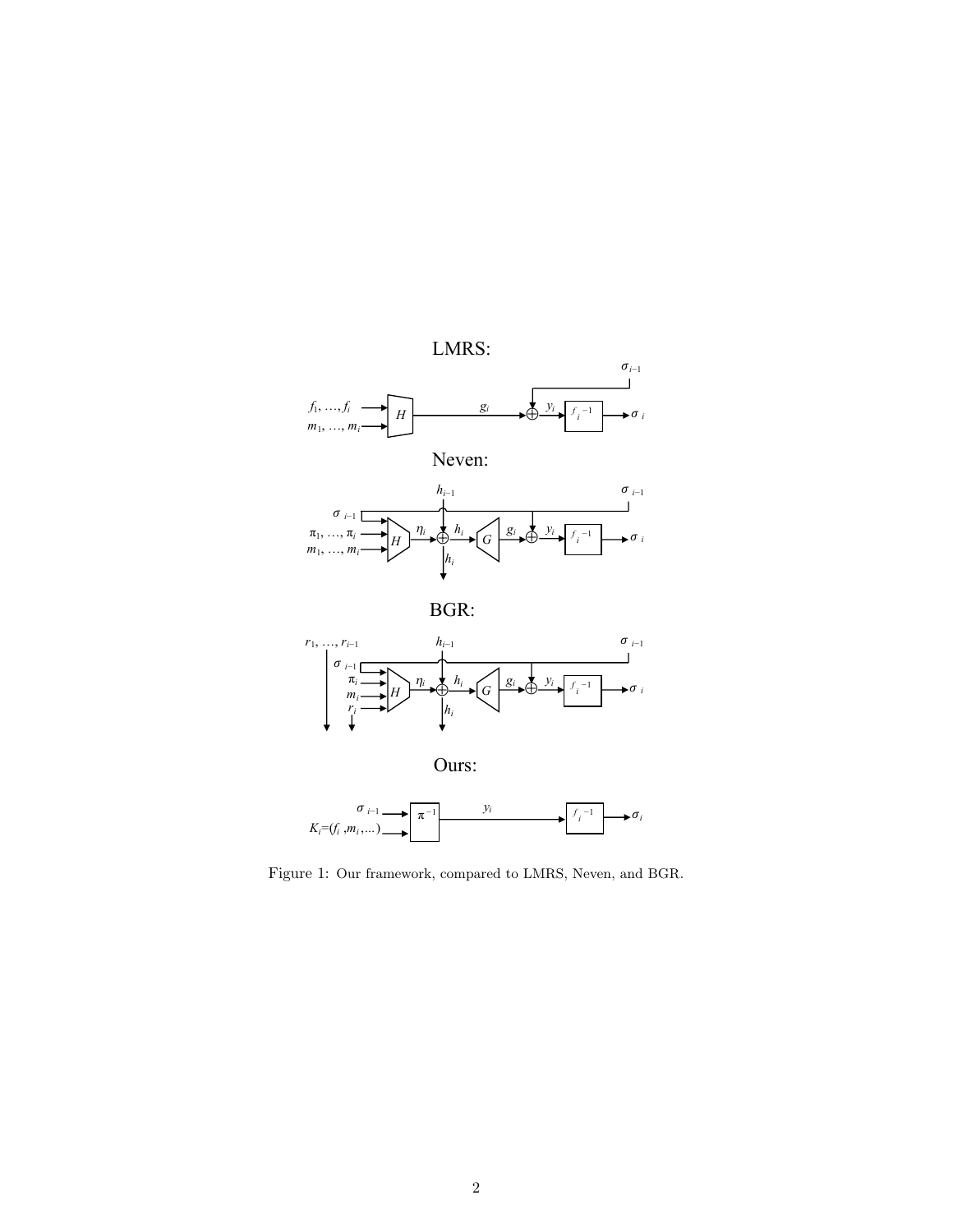<span id="page-3-0"></span>• A scheme that, like BGR, permits lazy verification, but retains constant-size signatures. This scheme is based on a stronger assumption of adaptive tag-based TDPs [\[20\]](#page-16-5) instead of plain TDPs.

If one prefers to stay with plain TDPs, we also obtain a scheme that permits lazy verification and, like BGR, has signatures that grow with the number of signers, but still the signatures have the potential to be shorter than in BGR (with the same caveat as above). We do not compare computational costs of our scheme vs. Neven's and BGR's because the only difference is the (small) number of additional hashes, which is negligible compared to the cost of evaluating the TDP.

Main Technique: Chain-to-Zero Lemma. The security proofs for all our schemes are enabled by a lemma we prove about an ideal cipher keyed by descriptions of functions. We emphasize that the functions are unrelated to the ideal cipher itself, and that the cipher keyed by a function description results in permutation that is unrelated to the function. This lemma, which we call "Chain-to-Zero Lemma," states the following.

Let  $\pi_k$  denote the ideal cipher with key k. Recall that accessing  $\pi$  and  $\pi^{-1}$  requires querying an oracle. Let f and g denote functions with the same domain and range as  $\pi$ ; the function descriptions will also be used as keys for  $π$  (again, we emphasize that the resulting permutations  $π<sub>f</sub>$  and  $π<sub>g</sub>$  have nothing to do with f and g as functions). Suppose for some a,  $\pi_a(a) = b$ ,  $f(b) = c$ , and  $\pi_f(c) = d$ . We will say that a, b is linked to c, d. In our schemes, linking corresponds to consecutive steps of the verification algorithm.

A sequence of values in which each pair is linked to the next pair defines a chain. Signature verification will make sure that the last element of a chain is 0. The Chain-to-Zero Lemma says that if the last element of the chain is 0, then with overwhelming probability it was formed via queries to  $\pi^{-1}$  rather than to  $\pi$ . In our security proofs, this lemma means that we can program the relevant queries to  $\pi^{-1}$ , and therefore a forgery can be used to break the underlying TDP.

RSA-based instantiations. The schemes we obtain via our framework are proven secure under claw-freeness of the underlying TDP, or adaptive claw-freeness in the tag-based TDPs case. For plain-TDP-based schemes, this means that we can use RSA assuming standard one-wayness. For the tag-based TDP scheme, we we can use RSA under a stronger assumption called the instance-independent RSA assumption [\[25\]](#page-16-6). This instantiation hashes to the exponent (an idea originating from [\[18\]](#page-16-7)), so verification is more expensive than for standard RSA.

PERSPECTIVE AND OPEN PROBLEMS. Compared to prior work, our framework pushes much of the complexity of security proofs to indifferentiability arguments that a Feistel network realizes an ideal cipher, and allows working with an ideal cipher as a clean abstraction. We point out two interesting directions for future work:

- Known proofs that a Feistel network is indifferentiable from an ideal cipher are lossy in the sense that the security guarantees obtained are weaker for a fixed domain size. We conjecture that a weaker property suffices to prove our Chain-to-Zero Lemma and can be realized via a tight proof. We leave proving or disproving this conjecture as an interesting direction for future work (and perhaps fewer Feistel rounds).
- The RSA-based instantiation of our tag-based TDP scheme has an expensive verification algorithm that performs a full exponentiation modulo N, and its security relies on a very strong assumption about RSA. It would be interesting to remove either of these drawbacks. We conjecture that one can actually prove a negative result here, namely that plain TDPs cannot be used to realize constant-size lazy-verifying SAS schemes in the RO model, in a black-box way.

Finally, we mention that an open problem is removing the use of ROs in TDP-based SAS schemes, although our framework does not shed any light on this issue.

# 2 Preliminaries

#### 2.1 Notation and Conventions

ALGORITHMS. If A is an algorithm then  $y \leftarrow A(x_1, \ldots, x_n; r)$  means we run A on inputs  $x_1, \ldots, x_n$  and coins r and denote the output by y. By  $y \leftarrow s A(x_1, \ldots, x_n)$  we denote the operation of picking r at random and letting  $y \leftarrow A(x_1, \ldots, x_n; r)$ . By Pr  $[P(x) : \ldots]$  we denote the probably that  $P(x)$  holds after the elided experiment is executed. Unless otherwise indicated, an algorithm may be randomized. "PPT" stands for "probabilistic polynomial time" and "PT" stands for "polynomial time." The security parameter is denoted  $k \in \mathbb{N}$ . If we say that an algorithm is efficient we mean that it is PPT. All algorithms we consider are efficient unless indicated otherwise.

STRINGS AND VECTORS. We denote by  $\{0,1\}^*$  the set of all (binary) strings, by  $\{0,1\}^n$  the set of all strings of length  $n \in N$ , and by  $\{0,1\}^{\geq n}$  the set of all strings of length at least  $n \in \mathbb{N}$ . If a, b are strings then a||b denotes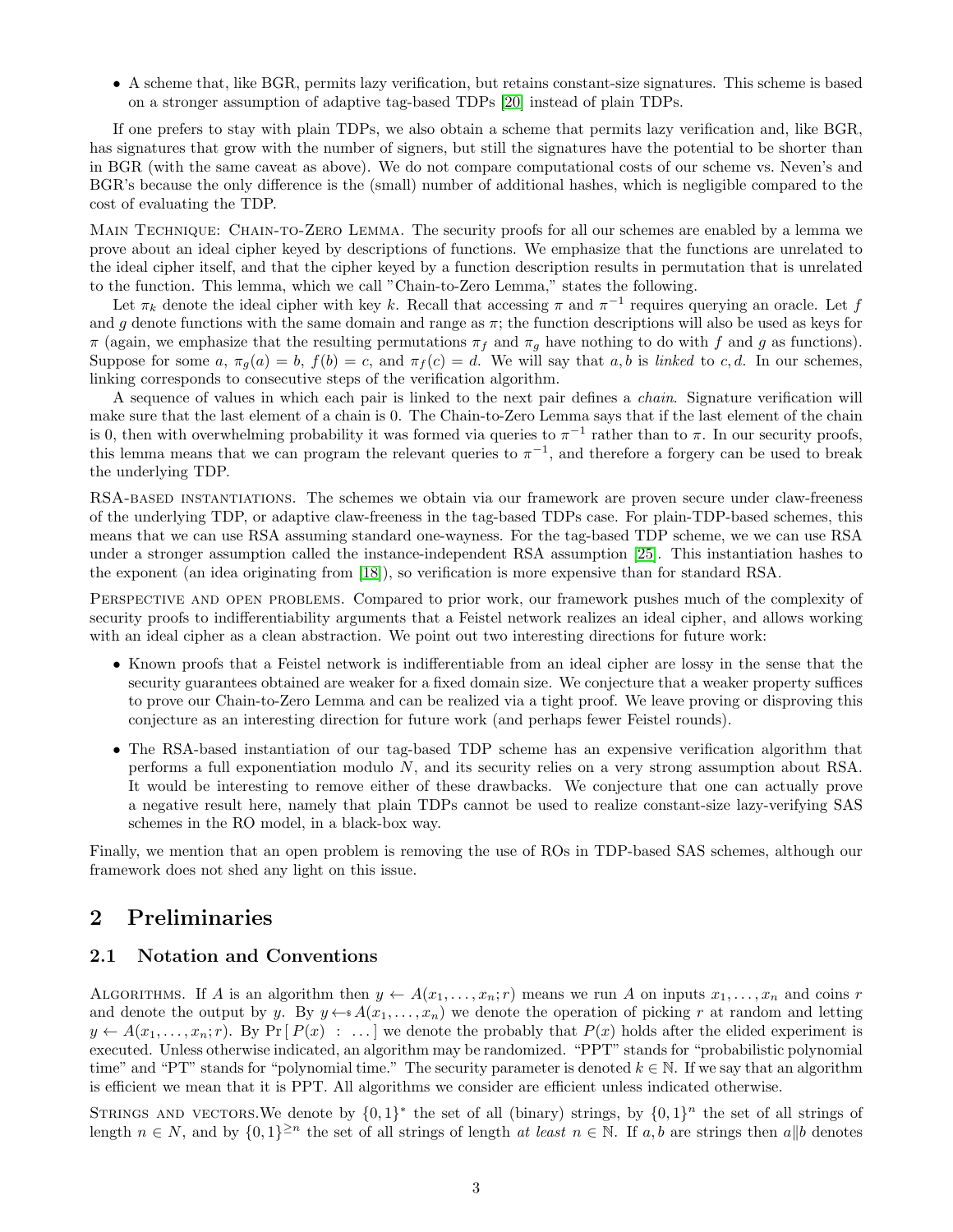<span id="page-4-0"></span>an encoding from which  $a$  and  $b$  are uniquely recoverable. Vectors are denoted in boldface, for example  $x$ . We sometimes use set notation with vectors, so that the notation  $\mathbf{x} \leftarrow \mathbf{x} \cup \{x\}$  means that the next empty position in x is assigned x. If X is a random variable over some (finite) probability space then  $E[X]$  denotes its expectation.

Tables. We use the term "table" to refer to an associative array implicitly initialized to empty. We use the pseudocode "Record  $x = T[y]$  in the X-table" to mean that x is put at index y in table T. We use the pseudocode "X-table entry  $x = T[y]$ " to refer to x as the value at index y in table T.

Simplifying conventions. We implicitly assume that an honestly generated secret key contains the matching public key. In experiments, we assume that an adversarially-provided public key can be parsed into the requisite form, and that if it contains a description of a function  $f$  then  $f$  is PT. This does not mean we assume public keys certified by a CA. Indeed, our requirement can be met by running  $f$  via inputting it and its input to some PT algorithm  $F$ , say universal machine that executes  $f$  on its input for a fixed amount of time; if  $f$  halts with some output then  $F$  outputs it as well, otherwise  $F$  outputs a default value. For simplicity, we also assume trapdoor permutations have domain  $\{0,1\}^k$  but discuss RSA-based instantiations in [A](#page-16-8)ppendix A and Section [7.](#page-13-0)

#### 2.2 Claw-Freeness

CLAW-FREE TRAPDOOR PERMUTATIONS. A trapdoor permutation (TDP) generator  $\mathcal F$  on input  $1^k$  outputs a pair  $(f, f^{-1}, g)$  describing permutations  $f, g$  on  $\{0, 1\}^k$ , and  $f^{-1}$  describing the inverse of f. For a claw-finding algorithm C and every  $k \in \mathbb{N}$ , define its CF-advantage against F as

$$
\mathbf{Adv}_{\mathcal{F},C}^{\mathrm{cf}}(k) = \Pr\left[\ f(x) = g(x') \ : \ (f, f^{-1}, g) \leftarrow^* \mathcal{F}; \ (x, x') \leftarrow^* C(f, g) \right]
$$

We say that F is a *claw-free* if  $\text{Adv}_{\mathcal{F},C}^{\text{cf}}(\cdot)$  is negligible for every PPT C.

The permutation g is only used for security proofs. In our constructions, we will ignore g and write  $(f, f^{-1}) \leftarrow f(1^k)$ , corresponding to the standard notion of trapdoor permutations.

.

(ADAPTIVE) CLAW-FREE TAG-BASED TDPS. A tag-based trapdoor permutation (TB-TDP) generator  $\mathcal{F}_{tag}$  with tag-space  $\{0,1\}^{\tau}$  on input  $1^k$  outputs a pair  $(f_{tag}, f_{tag}^{-1}, g_{tag})$  describing functions of two inputs:  $t \in \{0,1\}^{\tau}$  (called the tag) and  $x \in \{0,1\}^k$ . For every tag  $t \in \{0,1\}^{\tau}$ ,  $f_{tag}(t,\cdot)$ ,  $g_{tag}(t,\cdot)$  are permutations and  $f_{tag}^{-1}(t,\cdot)$  is the inverse of  $f_{tag}(t, \cdot)$ . For a claw-finding algorithm C and every  $k \in \mathbb{N}$ , define its ACF-advantage against  $\mathcal{F}_{tag}$  as

$$
\mathbf{Adv}_{\mathcal{F},C}^{\text{act}}(k) = \Pr\left[f(t,x) = g(t,x') \ : \ (f,f^{-1},g) \leftarrow s\mathcal{F}_{tag}(1^k) \ ; \ t \leftarrow s\{0,1\}^k \ ; \ (x,x') \leftarrow sC^{f^{-1}(\cdot,\cdot)}(f,g,t)\right]
$$

where we require that C does not make a query of the form  $f^{-1}(t, \cdot)$  to its oracle. We say that F is *adaptive claw-free* if  $\mathbf{Adv}_{\mathcal{F},C}^{\text{cf}}(\cdot)$  is negligible for every such PPT C.

Intuitively,  $\mathcal F$  is adaptive claw-free if it is hard to find a claw even given access to an inversion oracle for  $f$  that may be called on tags other than the challenge tag. The notion of adaptive claw-freeness is new to this work. It is an extension of the notion of adaptive one-wayness introduced by Kiltz et al. [\[20\]](#page-16-5).

Instantiations. Dodis and Reyzin [\[16\]](#page-16-9) show that any homomorphic or randomly self-reducible trapdoor permutation, in particular RSA [\[26\]](#page-16-10) is claw-free (with a tight security reduction to one-wayness).

The notion of adaptive one-wayness for trapdoor permutations) (and more generally trapdoor functions) was introduced by Kiltz et al. [\[20\]](#page-16-5). They show that RSA gives rise to an adaptive one-way tag-based TDP under the instance-independent RSA assumption (II-RSA). In Appendix [A](#page-16-8) we show that the same construction yields an adaptive claw-free tag-based TDP. In the construction, computing the forward direction is slower than for standard RSA, as it performs an exponentiation where the exponent is the length of the modulus rather than a small constant.

#### 2.3 Random Oracle Model

In the *random oracle model* [\[2\]](#page-15-4) all parties (all algorithms and adversaries) have oracle access to a function ("the random oracle")  $H: \{0,1\}^* \to \{0,1\}^*$  where for every  $x \in \{0,1\}^*$  the value of  $H(x)$  is chosen uniformly at random of some desired output length. By using standard domain separation, it is equivalent to give all parties oracle access to an unlimited number of independent random oracles  $H_1, H_2, \ldots$ :  $\{0,1\}^* \to \{0,1\}^*$ . It is a well-known heuristic proposed by [\[2\]](#page-15-4) to instantiate these oracles in practice via functions constructed appropriately from a cryptographic hash function.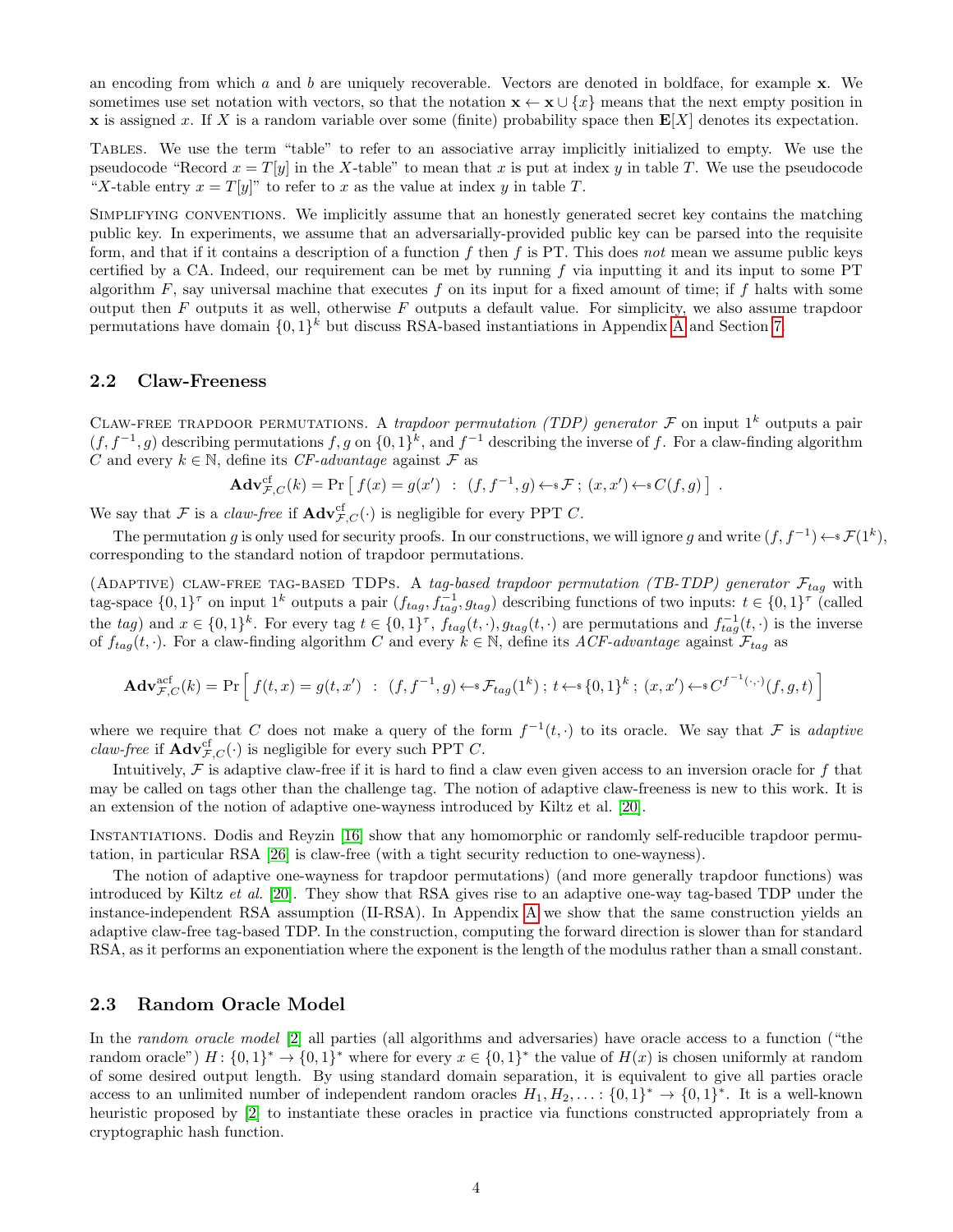#### <span id="page-5-0"></span>2.4 Ideal Cipher Model

In the version of the *ideal cipher model* [\[27\]](#page-16-11) we consider, all parties (again, all algorithms and adversaries) have oracle access to two functions ("the ideal cipher"):

$$
\pi \colon \{0,1\}^* \times \{0,1\}^{\geq k} \to \{0,1\}^{\geq k} \quad \text{and} \quad \pi^{-1} \colon \{0,1\}^* \times \{0,1\}^{\geq k} \to \{0,1\}^{\geq k},
$$

where the first is such that for each  $K \in \{0,1\}^*$  and each input length  $n \geq k, \pi(K, \cdot)$  is an independent random permutation on  $\{0,1\}^n$ . The second is such that for each  $K \in \{0,1\}^*$  and each input length  $n \geq k$ ,  $\pi^{-1}(K, \cdot)$  is the inverse of  $\pi(K, \cdot)$  on  $\{0, 1\}^n$ . Such a model has typically been used to analyze blockcipher-based constructions in the symmetric-key setting (see, e.g., [\[4\]](#page-15-9)), where the key length is fixed to the key length of the blockcipher and the input length is fixed to the block length.

Our constructions are in the public-key setting, the key length will be unbounded, and the input length will be at least as long as the input length of a trapdoor permutation (say 2048 bits in the case of RSA). To implement such an ideal cipher in the random oracle model, one can use a Feistel network. Indeed, in their seminal work, Coron et al. [\[10\]](#page-15-5) show that a 14-round Feistel network, where the round functions are independent random oracles, is indifferentiable in the sense of Maurer et al. [\[23\]](#page-16-4) from a random permutation, which can then be used to implement the ideal cipher in a straightforward way. Essentially, indifferentiability implies that any reduction using the random permutation can be translated to one in the random oracle model. A subsequent sequence of works [\[12,](#page-15-6) [13,](#page-15-7) [14\]](#page-15-8) show that 8 rounds is sufficient; the minimal number of rounds is still open but known to be at least six. Unfortunately, none of these works are "tight" in the sense that the resulting reduction in the random oracle model will be very loose. An interesting question for future work is whether a weaker notion than indifferentiability from an ideal cipher suffices in our constructions.

# 3 Sequential Aggregate Signatures

Sequential aggregate signatures (SAS) were introduced by Lysyanskaya et al. [\[22\]](#page-16-0) and were subsequently studied by  $[21, 5, 1, 24, 7, 17]$  $[21, 5, 1, 24, 7, 17]$  $[21, 5, 1, 24, 7, 17]$  $[21, 5, 1, 24, 7, 17]$  $[21, 5, 1, 24, 7, 17]$  $[21, 5, 1, 24, 7, 17]$ . Following the work of Brogle *et al.* [\[7\]](#page-15-3) and Fischlin *et al.* [\[17\]](#page-16-3) (and in particular using terminology of the latter) we classify SAS schemes into two types: general and history-free. In a history-free scheme, the signing algorithm uses only on the current signer's secret key, the message, and the aggregate-so-far. In a general scheme, it may also use the public keys and messages of the previous signers.

#### 3.1 The General Case

SYNTAX. A *(general) sequential aggregate signature* (SAS) scheme is a tuple  $SAS = (Kg, AggSign, AggVer)$  of algorithms defined as follows. The key-generation algorithm  $\mathsf{Kg}$  on input  $1^k$  outputs a public-key pk and matching secret-key sk. The *aggregate signing* algorithm AggSign on inputs a secret key sk<sub>i</sub>, message  $m_i$ , aggregate-so-far  $\sigma_{i-1}$ and a list of pairs of public keys and messages  $((pk_1, m_1), \ldots, (pk_{i-1}, m_{i-1}))$  outputs a new aggregate signature  $\sigma_i$ . The *aggregate verification* algorithm AggVer on inputs a list of public keys and messages  $(pk_1, m_1), \ldots, (pk_i, m_i)$ and an aggregate signature  $\sigma_i$  outputs a bit.

SECURITY. The security notion we use is the same as that in  $[24, 7]$  $[24, 7]$  and originates from [\[1\]](#page-15-2), who strengthen the original notion of [\[22\]](#page-16-0) to allow repeating public keys (which they call "unrestricted" SAS). To a general SAS scheme SAS and a forger F we associate for every  $k \in \mathbb{N}$  a *(general) SAS-unforgeability* experiment  $\mathbf{Exp}_{\mathsf{SAS},F}^{\text{pass-off}}(k)$  that runs in three phases:

- Setup: The experiment generates  $(pk, sk) \leftarrow k$ **g** $(1^k)$ .
- Attack: Next, the experiment runs F on input pk with oracle access to  $\text{AggSign}(sk, \ldots)$ .
- Forgery: Eventually, F halts with output parsed as  $(pk_1, m_1), \ldots, (pk_n, m_n), \sigma$ . The experiment outputs 1 iff: (1) AggVer( $(pk_1, m_1), \ldots, (pk_n, m_n), \sigma$ ) outputs 1, (2)  $pk_{i^*} = pk$  for some  $1 \leq i^* \leq n$ , and (3) F did not make an oracle query of the form  $\textsf{AggSign}(sk, m_{i^*}, ((pk_1, m_1), \ldots, (pk_{i^*-1}, m_{i^*-1}))).$

Define the (general) SAS-unforgeability advantage of F as

$$
\mathbf{Adv}_{\mathsf{SAS},F}^{\text{sas-uf}}(k) = \Pr \left[ \mathbf{Exp}_{\mathsf{SAS},F}^{\text{sas-uf}}(k) \text{ outputs } 1 \right].
$$

#### 3.2 The History-Free Case

SYNTAX. A history-free sequential aggregate signature (HF-SAS) scheme is a tuple  $HF-SAS = (Kg, AggSign,$ AggVer) of algorithms defined as follows. The key-generation algorithm Kg on input  $1^k$  outputs a public-key pk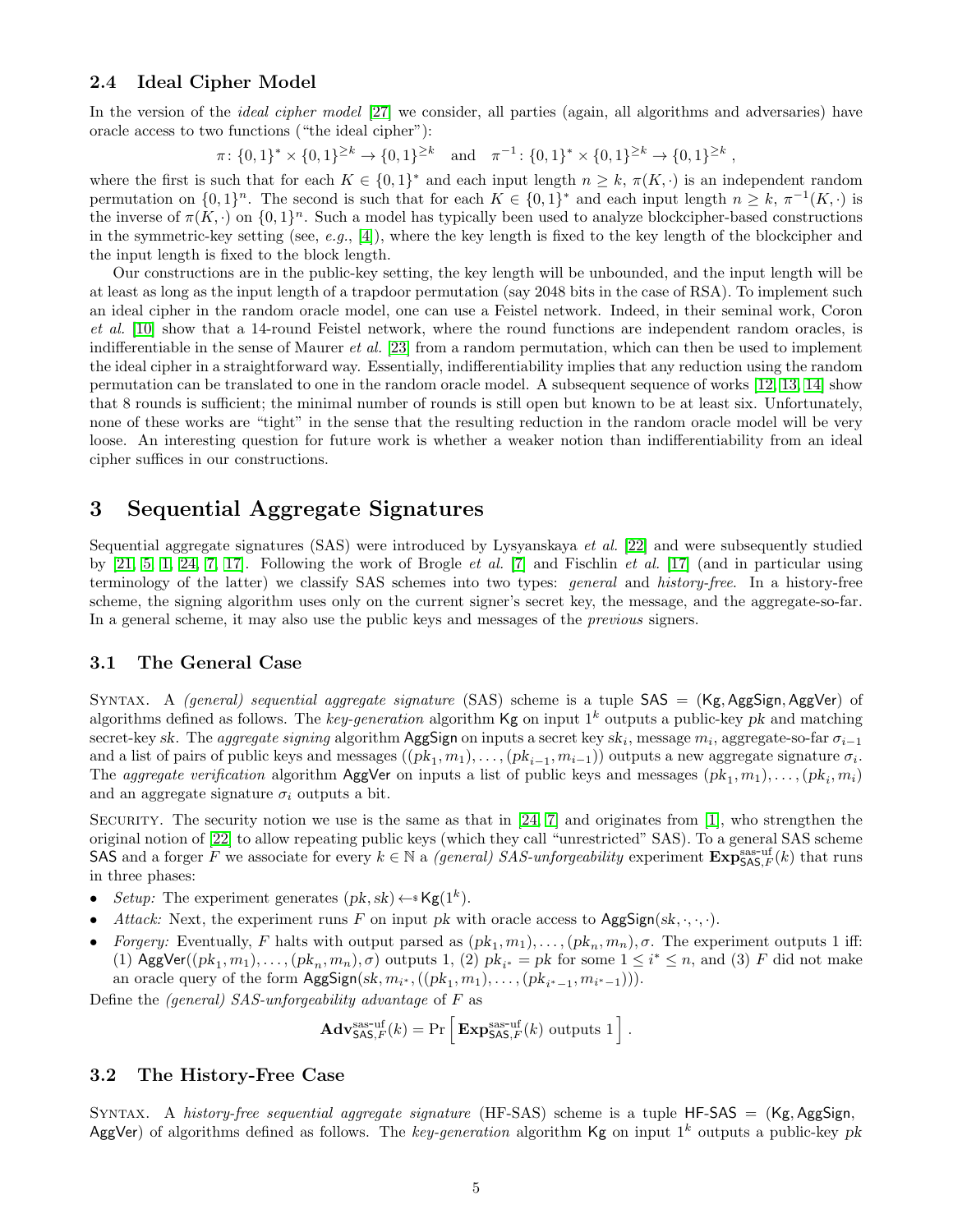<span id="page-6-2"></span>and matching secret-key sk. The history-free aggregate signing algorithm AggSign on inputs sk,  $m, \sigma'$  outputs a new aggregate signature  $\sigma$ . The *aggregate verification* algorithm  $\text{AggVer}$  on inputs a list of public key and messages  $(pk_1, m_1), \ldots, (pk_i, m_i)$  and aggregate signature  $\sigma$  outputs a bit.

Security. Security in the history-free case is more restrictive on what is considered to be a forgery by the adversary than in the general case. In particular, we follow Brogle et al. [\[7\]](#page-15-3) in our formulation of security here but leave investigation of a stronger security model due to Fischlin *et al.* [\[17\]](#page-16-3) for furtur work. (As noted by [\[7\]](#page-15-3), this strengthening is not needed in applications such as BGPsec.) To an HF-SAS scheme HF-SAS and a forger  $F$  be a forger we associate for every  $k \in \mathbb{N}$  a *history-free SAS unforgeability* experiment  $\mathbf{Exp}_{\mathsf{SAS},F}^{\text{hf-sas-uf}}(k)$  that runs in three phases:

- Setup: The experiment generates  $(pk, sk) \leftarrow$  Kg(1<sup>k</sup>).
- Attack: Next, the experiment runs F on input pk with oracle access to  $\text{AggSign}(sk, \cdot, \cdot)$ .
- Forgery: Eventually, F halts with output parsed as  $(pk_1, m_1), \ldots, (pk_n, m_n), \sigma$ . The experiment outputs 1 iff: (1) AggVer( $(pk_1, m_1), \ldots, (pk_n, m_n), \sigma$ ) outputs 1, (2)  $pk_{i^*} = pk$  for some  $1 \leq i^* \leq n$ , and (3) F did not make an oracle query of the form  $\text{AggSign}(sk, m_{i^*}, \cdot).$

Define the history-free SAS-unforgeability advantage of F as

$$
\mathbf{Adv}_{\mathsf{HF-SAS},F}^{\mathrm{hf-sas-uf}}(k) = \Pr \left[ \mathbf{Exp}_{\mathsf{HF-SAS},F}^{\mathrm{hf-sas-uf}}(k) \text{ outputs } 1 \right].
$$

#### 3.3 Message Recovery

We also consider sequential aggregate signature schemes with *message recovery*, following [\[3,](#page-15-10) [24\]](#page-16-2). The goal is to save on bandwidth. Here we replace the verification algorithm by a recovery algorithm, which we view as taking as inputs a list of public keys and an aggregate signature and outputting either a list of messages, with the intended meaning that the verifier accepts each message as authentic under the respective public key, or  $\perp$ , indicating the aggregate signature is rejected.

### <span id="page-6-0"></span>4 Our Basic Schemes

We give three basic schemes: a general scheme (where the signing algorithm uses the public keys and messages of the previous signers in addition to the current signer's secret key and message), and two history-free schemes (where the signing algorithm uses only the current signer's secret key and message). In this section we only present the constructions and security theorems. We postpone the proofs since we later give our main lemma that unifies the proofs.

#### 4.1  $SAS_1$ : A General Scheme

Let F be a trapdoor permutation generator. Define  $SAS_1[\mathcal{F}] = (Kg, AggSign, AggVer)$  in the ideal cipher model with input length of  $\pi$  and  $\pi^{-1}$  fixed to  $k \in \mathbb{N}$ , and where  $\mathsf{Kg}(1^k)$  outputs  $(f, f^{-1})$  generated via  $\mathcal{F}(1^k)$  and:

| Alg AggSign $(f_i^{-1}, m_i, \sigma_{i-1}, (f_1, m_1), \ldots, (f_{i-1}, m_{i-1}))$ :                      | Alg AggVer $((f_1, m_1), \ldots, (f_n, m_n), \sigma)$ :        |                                                                     |                                          |
|------------------------------------------------------------------------------------------------------------|----------------------------------------------------------------|---------------------------------------------------------------------|------------------------------------------|
| \n $/$ This is for the <i>i</i> th signer in the sequence:                                                 |                                                                |                                                                     |                                          |
| \n        If AggVer $((f_1, m_1), \ldots, (f_{i-1}, m_{i-1}), \sigma_{i-1})$ \n                            | \n        If $a_i \leftarrow \sigma$ for $i = n$ down to 1 do: |                                                                     |                                          |
| \n        Returns $\bot$<br>\n        If $i = 1$ then $\sigma_{i-1} \leftarrow 0^k$ \n                     | \n        If $i = 1$ then $\sigma_{i-1} \leftarrow 0^k$ \n     | \n        If $k_i \leftarrow f_1    m_1    \ldots    f_i    m_i$ \n | \n        If $x_0 = 0^k$ then return 1\n |
| \n $y_i \leftarrow \pi^{-1}(K_i, x_{i-1})$ ; $x_i \leftarrow f_i^{-1}(y_i)$ ; $\sigma_i \leftarrow x_i$ \n | \n        If $x_0 = 0^k$ then return 0\n                       |                                                                     |                                          |

<span id="page-6-1"></span>**Theorem 4.1** Suppose F is claw-free. Then  $SAS<sub>1</sub>[F]$  is aggregate-unforgeable in the ideal cipher model. In particular, suppose there is a forger F against  $SAS_1[\mathcal{F}]$  making at most  $q_\pi$  ideal cipher queries and at most  $q_S$  signing queries. Then there is a claw-finding algorithm C against F such that for every  $k \in \mathbb{N}$ 

$$
\mathbf{Adv}_{\mathsf{SAS}_1[\mathcal{F}],F}^{\text{ss-ufcma}}(k) \leq \left(\frac{1}{1/(e(q_S+1))-q_\pi/2^k}\right) \cdot \mathbf{Adv}_{\mathcal{F},C}^{\text{cf}}(k) + q_\pi^2/2^k.
$$

The running-time of  $C$  is that of  $F$  plus minor bookkeeping.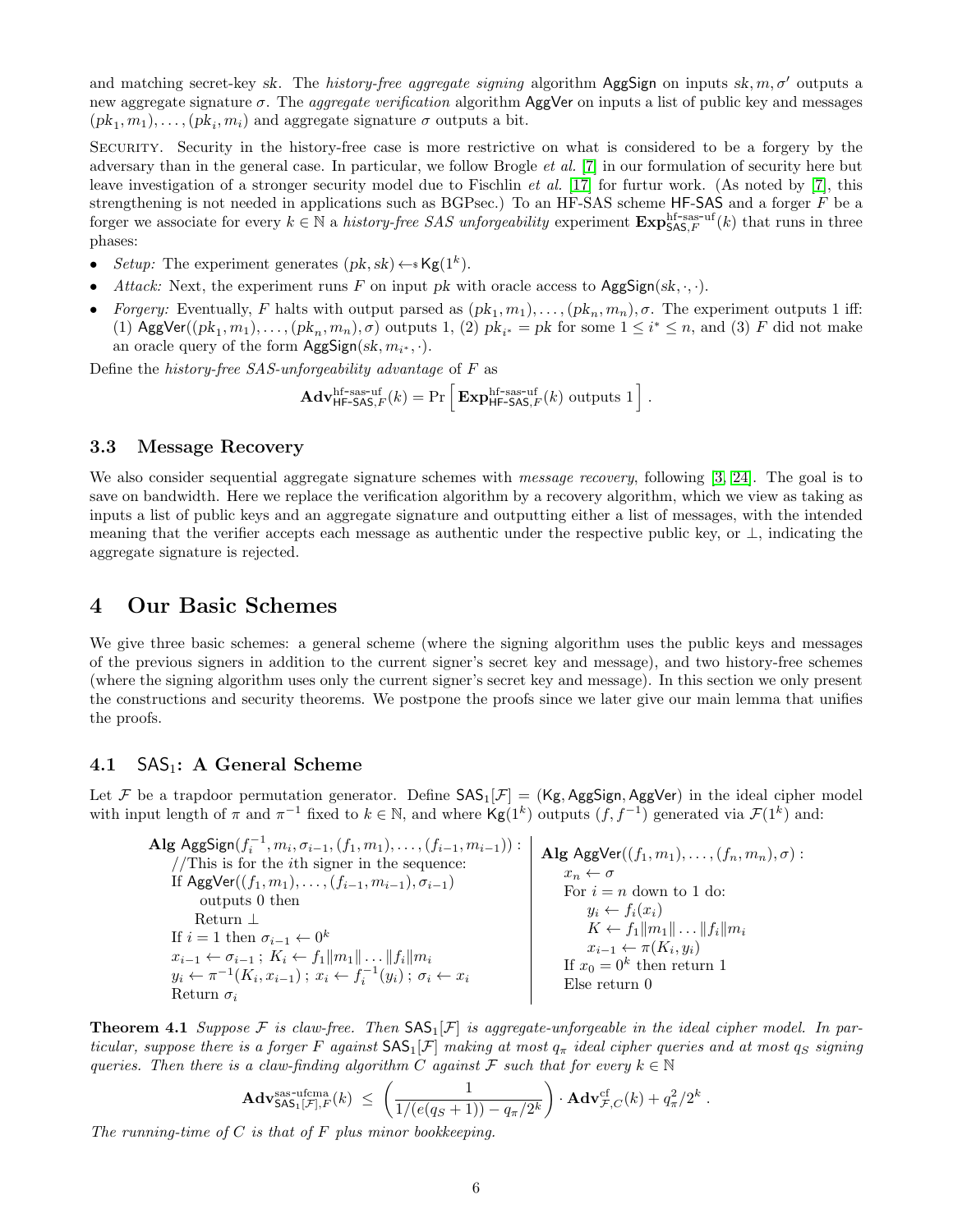#### 4.2  $SAS_2$ : A History-Free Scheme with Randomized Signing

Let F be a trapdoor permutation generator and  $\rho = \rho(k)$  be an integer parameter. Define  $SAS_2[\mathcal{F}] = (Kg, AggSign, AggVer)$ where  $\mathsf{Kg}(1^k)$  outputs  $(f, f^{-1})$  generated via  $\mathcal{F}(1^k)$  and:

Algorithm  $\text{AggSign}(f_i^{-1}, m_i, \sigma_{i-1})$ :  $//This is for the *i*th signer in the sequence:\n\n $\begin{bmatrix}\n 1 & 0 & 0 & 0 & 0 \\
 0 & 0 & 0 & 0 & 0 \\
 0 & 0 & 0 & 0 & 0 \\
 0 & 0 & 0 & 0 & 0 \\
 0 & 0 & 0 & 0 & 0 \\
 0 & 0 & 0 & 0 & 0 \\
 0 & 0 & 0 & 0 & 0 \\
 0 & 0 & 0 & 0 & 0 \\
 0 & 0 &$$ If  $i = 1$  then  $x_0 \leftarrow 0^k$  and  $r_0 \leftarrow \varepsilon$ Else  $(x_{i-1}, \mathbf{r}_{i-1}) \leftarrow \sigma_{i-1}$  $r_i \leftarrow \{0,1\}^{\rho}$ ;  $K_i \leftarrow f_i ||m_i|| r_i$  $y_i \leftarrow \pi^{-1}(K_i, x_{i-1})$  $x_i \leftarrow f_i^{-1}(y_i)$ ; Append  $r_i$  to  $\mathbf{r}_{i-1}$  $\sigma_i \leftarrow (x_i, \mathbf{r}_i)$ Return  $\sigma_i$ Algorithm  $\text{AgyVer}((f_1, m_1), \ldots, (f_n, m_n), \sigma)$ :  $(\sigma_n,(r_1,\ldots,r_n)) \leftarrow \sigma$  $x_n \leftarrow \sigma_n$ For  $i = n$  down to 1 do:  $y_i \leftarrow f_i(x_i)$  $K \leftarrow f_i ||m_i|| r_i$  $x_{i-1} \leftarrow \pi(K_i, y_i)$ If  $x_0 = 0^k$  then return 1 Else return 0

<span id="page-7-1"></span>**Theorem 4.2** Suppose F is claw-free. Then  $SAS_2[\mathcal{F}]$  is aggregate-unforgeable in the ideal cipher model. In particular, suppose there is a forger F against  $SAS_2[\mathcal{F}]$  making at most  $q_H$  queries to H, at most  $q_{\pi}$  queries to the ideal cipher, and at most  $q_S$  signing queries. Then there is a claw-finding algorithm  $C$  against  $F$  such that for every  $k \in \mathbb{N}$ 

$$
\mathbf{Adv}_{\mathsf{SAS}_2[\mathcal{F}],F}^{\mathrm{hf}\text{-sas-ufcma}}(k) \ \leq \ \frac{2^{\rho+k}}{(2^{\rho}-q_S^2)(2^k-q_\pi^2)} \cdot \mathbf{Adv}_{\mathcal{F},C}^{\mathrm{cf}}(k) + q_\pi^2/2^k \ .
$$

The running-time of  $C$  is that of  $F$  plus minor bookkeeping.

#### 4.3  $SAS_3$ : A History-Free Scheme with Deterministic Signing

To get intuition, we first sketch how to forge against  $\mathsf{SAS}_2[\mathcal{F}]$  when randomness  $r_i$  is simply omitted. Let  $K_i =$  $f_i||m_i$  be the ideal cipher key that the *i*-th signer "thinks" it is using. Let  $K_i' = f_i||m_i'$  be the ideal cipher key derived from a message  $m'_i$  that it will be duped into signing, and let  $x'_{i-1}$  be the real aggregate-so-far. We show how to derive a corresponding fake aggregate-so-far  $x_{i-1}$ . Let  $y_i = \pi^{-1}(K_i, x_{i-1})$  be the value that the *i*-th signer will apply  $f_i^{-1}$  to. We want to make  $y_i = \pi^{-1}(K'_i, x'_{i-1})$ , so that the *i*-th signer is duped. But this is easy: In order to force  $y_i = \pi^{-1}(K'_i, x'_{i-1})$ , we only have to choose  $\pi^{-1}(K_i, x_{i-1}) = \pi^{-1}(K'_i, x'_{i-1})$  and therefore  $x_{i-1} = \pi(K_i, \pi^{-1}(K'_i, x'_{i-1}))$ . In essence, to solve this issue we make  $f_i$  depend on  $m_i$  as well.

OUR CONSTRUCTION. Let  $\mathcal{F}_{tag}$  be a tag-based trapdoor permutation with tag-space  $\{0,1\}^{\tau}$ . Let  $H: \{0,1\}^* \to$  $\{0,1\}^{\tau}$  be a hash function modeled as a random oracle. Define  $SAS_3[\mathcal{F}] = (Kg, AggSign, AggVer)$  where  $Kg(1^k)$ outputs  $(f, f^{-1})$  generated via  $\mathcal{F}_{tag}(1^k)$  and:

| <b>Algorithm</b> AggSign( $f_i^{-1}, m_i, \sigma_{i-1}$ ) : | <b>Algorithm</b> AggVer $((f_1, m_1), \ldots, (f_n, m_n), \sigma)$ : |
|-------------------------------------------------------------|----------------------------------------------------------------------|
| //This is for the <i>i</i> th signer in the sequence:       | $x_n \leftarrow \sigma$                                              |
| $x_{i-1} \leftarrow \sigma_{i-1}$                           | For $i = n$ down to 1 do:                                            |
| If $i = 1$ then $\sigma_{i-1} \leftarrow 0^k$               | $t_i \leftarrow H(f_i  m_i)$                                         |
| $K_i \leftarrow f_i    m_i$                                 | $y_i \leftarrow f_i(t_i x_i)$                                        |
| $y_i \leftarrow \pi^{-1}(K_i, x_{i-1})$                     | $K \leftarrow f_i   m_i   r_i$                                       |
| $t_i \leftarrow H(f_i  m_i)$                                | $x_{i-1} \leftarrow \pi(K_i, y_i)$                                   |
| $x_i \leftarrow f_i^{-1}(t_i, y_i)$                         | If $x_0 = 0^k$ then return 1                                         |
| Return $\sigma_i = x_i$                                     | $E$ lse return 0                                                     |

<span id="page-7-2"></span>**Theorem 4.3** Suppose  $\mathcal{F}_{taq}$  is adaptive claw-free. Then  $SAS_3[\mathcal{F}]$  is aggregate-unforgeable in the ideal cipher and random oracle models. In particular, suppose there is a forger F against  $SAS_3[F]$  making at most  $q_H$  queries to the random oracle and at most  $q_{\pi}$  queries to the ideal cipher. Then there is a claw-finding algorithm C against  $\mathcal{F}_{taq}$ such that for every  $k \in \mathbb{N}$ 

$$
\mathbf{Adv}_{\mathsf{SAS}_3[\mathcal{F}],F}^{\rm hf-sas\text{-}ufcma}(k) \; \leq \; \frac{2^{k+\tau}}{(2^k-q_\pi^2)(2^\tau-q_H)} \cdot \mathbf{Adv}_{\mathcal{F}_{tag},C}^{\rm acf}(k) + q_\pi^2/2^k \; .
$$

The running-time of  $C$  is that of  $F$  plus minor bookkeeping.

### <span id="page-7-0"></span>5 The Chain-to-Zero Lemma

Here we give a main lemma that will unify security analyses of our schemes.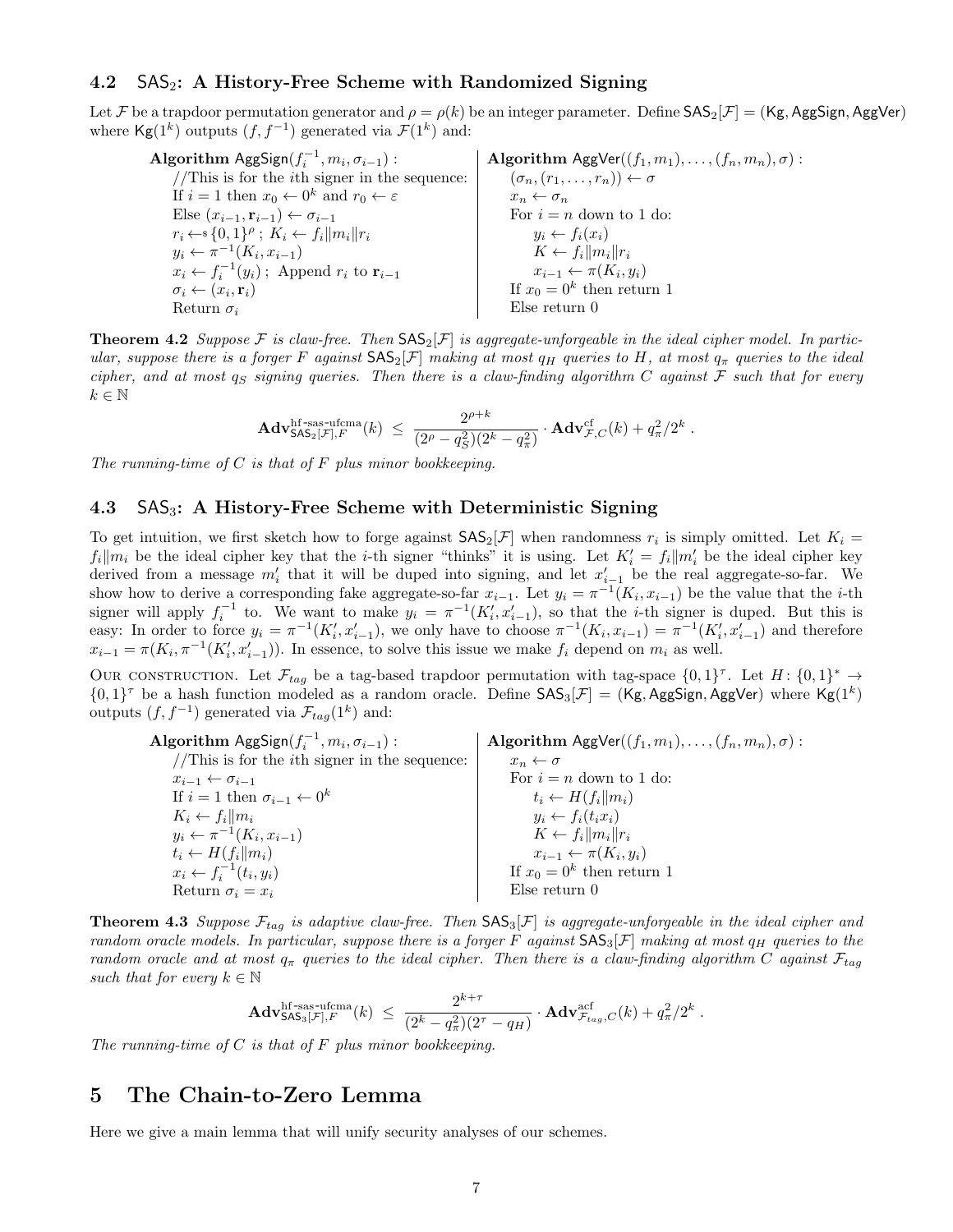

Figure 2: A link between ideal cipher entries.

<span id="page-8-0"></span>THE SETTING. Consider an adversary A executing in the ideal cipher model where the input and output length of the ideal cipher is fixed to  $k \in \mathbb{N}$ , and where a key of the ideal cipher also describes a function  $f: \{0,1\}^k \to \{0,1\}^k$ unrelated to the function  $\pi: f \times \{0,1\}^k \to \{0,1\}^k$ . That is, A may submit a query to  $\pi$  of the form  $f, y$  to receive a random  $x \in \{0,1\}^k$ , or a query f, x to  $\pi^{-1}$  to receive a random  $y \in \{0,1\}^k$ . For simplicity, we assume that A does not make the same query twice or ask redundant queries, *i.e.*, does not ask for  $\pi^{-1}[f, x]$  if it already asked for  $\pi[f, y]$  for some y and got x in response, or vice versa.

LINKING. We say that  $\pi$ -table entry  $x_1 = \pi[f_2, y_2]$  is linked to  $\pi$ -table entry  $x_0 = \pi[f_1, y_1]$  if  $f_1(x_1) = y_1$ . For intuition, one can think of a  $\pi$ -table entry  $x_0 = \pi[f_1, y_1]$  as indicating that  $f_1$  applied to something (which in our constructions correspond to an aggregate-so-far) yielded  $y_1$ ; this entry is linked if the "something" is also stored in the π-table. See Figure [2](#page-8-0) for a depiction. We inductively define a π-table entry  $x = \pi[f, y]$  to be *chained to zero* if  $x = 0<sup>k</sup>$  or it is linked to an entry that is chained to zero. The *length of the chain* is defined naturally, where a chain consisting of a single entry  $0^k = \pi[f_1, y_1]$  has length one. We say that  $\pi$ -table entry  $x = \pi[f, y]$  is a forward query if it is defined upon A making a  $\pi$  query. Similarly, we say that  $\pi$ -table entry  $x = \pi[f, y]$  is a backward query if it is defined upon A making a  $\pi^{-1}$  query.

<span id="page-8-1"></span>Lemma 5.1 (Chain-to-Zero Lemma) Consider an execution A in which it makes at most q queries. Define  $\mathsf{BAD}_{\pi}$  to be the event that some forward query gets chained to zero. Then  $\Pr[\mathsf{BAD}_{\pi}] \leq q^2/2^k$ .

In the proof we will make use of the following claims.

**Claim 5.2** Let  $f: \{0,1\}^k \to \{0,1\}^k$ . Consider choosing random  $y_1, \ldots, y_q \in \{0,1\}^k$ , and let  $Y_{\text{max}}$  be the random variable giving the maximum over i of the size of the pre-image set of  $f^{-1}(y_i)$ . Then  $\mathbf{E}[Y_{\text{max}}] = q$ .

**Proof:** Let  $Y_i$  be the random variable giving the size of the pre-image set of  $f^{-1}(y_i)$ . We compute

$$
\mathbf{E}[Y_{\max}] = \sum_{x=0}^{\infty} \Pr[Y_{\max} > x] \leq \sum_{x=0}^{\infty} \sum_{i=1}^{q} \Pr[Y_i > x] = \sum_{i=1}^{q} \mathbf{E}[Y_i] = q.
$$

Above, for the first (in)equality we the fact that for a nonnegative integer-valued random variable X,  $\mathbf{E}[X] =$  $\sum_{x=0}^{\infty} \Pr[X > x]$ . For the second inequality we use a union bound. For the last (in)equality we use that  $E[Y_i] = 1$ , because the expectation is simply the sum all pre-image set sizes divided by the total number of points.

Now define Coll<sub>1</sub> to be the event that a forward query  $x_i = \pi[f_{i+1}, y_{i+1}]$  is such that it is linked to some already existing backward query  $x_{i-1} = \pi[f_i, y_i]$ , and Coll<sub>2</sub> to be the event that a backward query  $x_{i-1} = \pi[f_i, y_i]$ is such that it is linked to some already existing query  $x_i = \pi[f_{i+1}, y_{i+1}]$  (either forward or backward). Define  $Coll = Coll_1 \vee Coll_2.$ 

<span id="page-8-2"></span>**Claim 5.3** In an execution A as above in which it makes at most q queries, we have Pr [Coll]  $\leq q^2/2^k$ .

**Proof:** We say that a forward query *collides* if satisfies the condition for  $Coll<sub>1</sub>$ , and similarly for a backward query and Coll<sub>2</sub>. After at most i backward queries have been made, define the random variable  $P_i$  to give the the maximum over all such queries of the size of the pre-image set  $f^{-1}(y)$ . We claim that after i queries, the probability a forward query collides is at most  $i/2^k$ . This is because for such a forward query  $x = \pi[f, y]$ , we have

,

$$
\Pr\left[x = \pi[f, y] \text{ collides}\right] \le \sum_{j=1}^{\infty} j \cdot \Pr\left[P_i = j\right] \cdot 2^{-k} = \mathbf{E}[P_i] \cdot 2^{-k} \le i \cdot 2^{-k}
$$

<sup>2</sup>In the game, we denote by "y" an input to  $\pi$  and by "x" its output for consistency with our constructions in Section [4.](#page-6-0)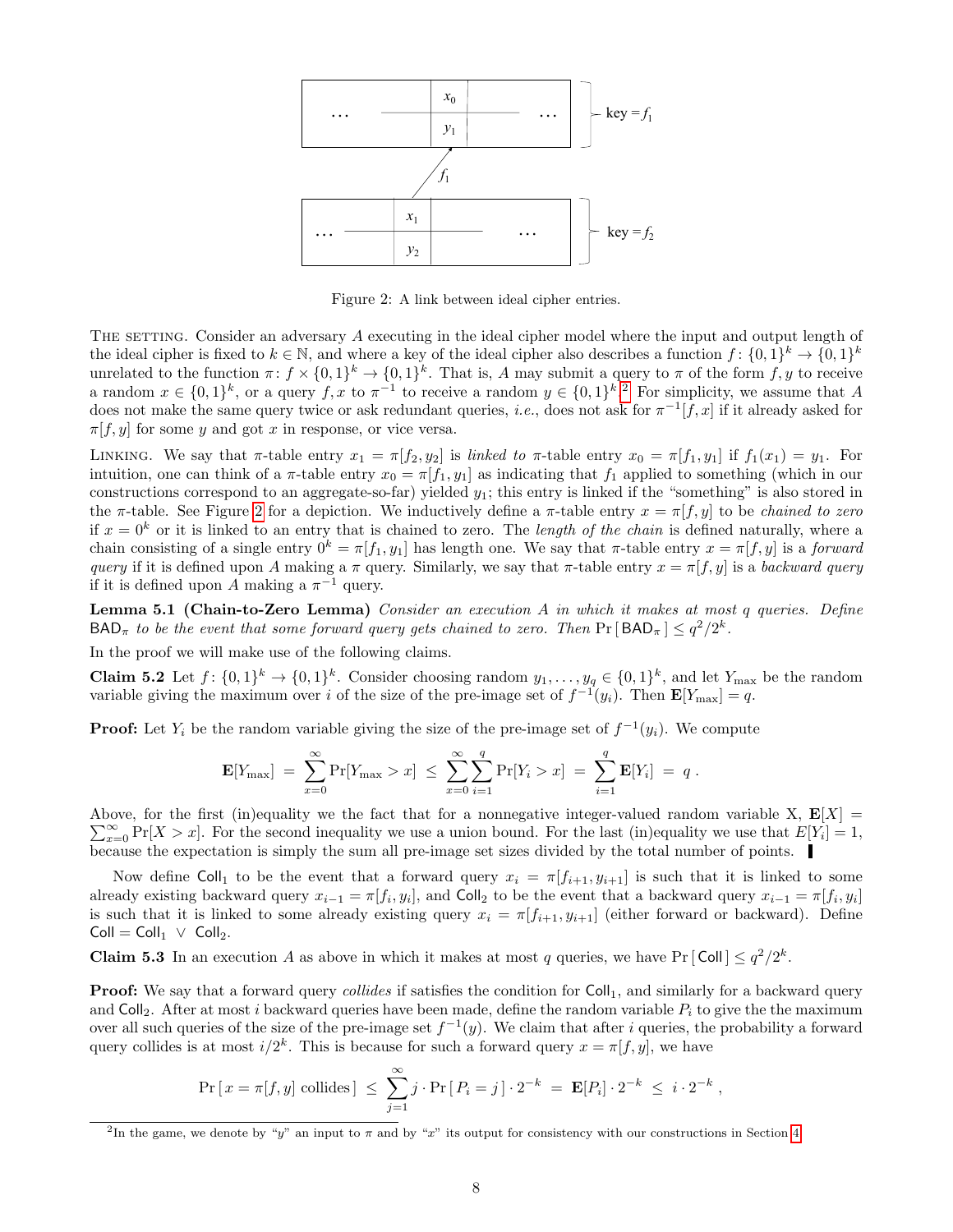<span id="page-9-1"></span>where the last inequality is by the claim above.

Now if  $x_{i-1} = \pi[f_i, y_i]$  is a backward query then  $y_i$  is random and independent, while for any existing query  $x_i = \pi[f_{i+1}, y_{i+1}]$  we know  $f_i(x_i)$  is already defined before  $y_i$  is chosen. So the probability  $f_i(x_i) = y_i$  is  $2^{-k}$ .

Hence, by a union bound the total probability of collision is at most  $q^2/2^k$ .

We are now ready to prove our main lemma.

Proof: (of Lemma [5.1\)](#page-8-1) By a conditioning argument, we have

$$
Pr[BAD_{\pi}] \leq Pr[BAD_{\pi} | \overline{Coll}] + Pr[Coll]
$$
  

$$
\leq Pr[BAD_{\pi} | \overline{Coll}] + q^2/2^k
$$

using Claim [5.3.](#page-8-2)

Now if  $BAD_{\pi}$  occurs there are two possibilities, either some forward query  $x = \pi[f, y]$  gets chained to zero by a chain of length  $i = 1$ , or it gets chained to zero by a chain of length  $i > 1$ . If  $i = 1$  this would mean that  $x = 0<sup>k</sup>$ . Since x is random and independent, the probability of this is  $2^{-k}$ . Summing over all possible queries, the probability that any forward query gets chained to zero by a chain of length one is at most  $q/2^k$ .

Now suppose forward query  $x_i = \pi[f_{i+1}, y_{i+1}]$  gets chained to zero by a chain of length  $i > 1$ . Then there are two possibilities: this query is chained to zero immediately when it is defined, or later.

The first possibility would require that there is a  $\pi$ -table entry  $x_{i-1} = \pi[f_i, y_i]$  such that  $f_i(x_i) = y_i$  and the entry is already chained to zero by a chain of length  $i-1$ . By induction on  $i, x_{i-1} = \pi[f_i, y_i]$  is a backward query, so it would cause a collision.

For the second possibility, consider a query that completes the chain from  $x_{i-1} = \pi[f_i, y_i]$  to zero. At the time it is asked, all the other entries in the chain are already fixed. That query itself must be chained to zero via a chain of length j, for some  $1 \le j \le i-1$ , so let us denote it by  $x_{j-1} = \pi[f_j, y_j]$ . The query number  $j+1$  in the chain, which we denote by  $x_j = \pi[f_{j+1}, y_{j+1}]$ , must be linked to query number j, i.e., it must hold that  $f_j(x_j) = y_j$ . Because query number  $j - 1$  must be chained to zero, again by (strong) induction on i it must be a backward query, so it would cause a collision.

This completes the proof.

<span id="page-9-0"></span>**Remark 5.4** The Chain-to-Zero Lemma can be extended in the following way. Instead of functions  $f: \{0,1\}^k \to$  $\{0,1\}^k$  we allow functions  $f: \{0,1\}^n \to \{0,1\}^n$ , for any  $n \geq k$ , choose x and y in the game's pseudocode for answering A's queries of length n defined in the query, and define  $x = \pi[f, y]$  to be *chained to zero* if  $x = 0^k z^{n-k}$ for any  $z \in \{0,1\}^{n-k}$ , where n is the input length of f. The statement of the lemma remains unchanged.

### 6 Proofs for the Basic Schemes

Here we give security proofs of our basic schemes, using the Chain-to-Zero Lemma. To simplify the proofs, we assume that no query of forger  $F$  to the ideal cipher is asked twice (even in reverse direction) and that all queries needed in a signing query and for verifying the final forgery are already asked.

#### 6.1 Proof of Theorem [4.1](#page-6-1)

We give a simpler proof that loses a factor  $q_{\pi}$  in the reduction rather than  $q_S$ ; the improved reduction can be obtained via application of Coron's technique using biased coin flipping [\[9\]](#page-15-11).

CLAW FINDER. Claw-finding algorithm  $C$  is given in Figure [3.](#page-11-0)

ANALYSIS. Let's consider executions of the general SAS-unforgeability experiment with  $F$  and of the claw-finding experiment with C over a common set of random coin sequences, where the same coins are used for choices common across both experiments. Using the terminology of Section  $5$ , in the execution of  $C$  in its claw-finding experiment let  $BAD_{\pi}$  be the event that any forward query is chained to zero and ABORT be the event that C aborts. Let FORGE be the event that  $F$  produces a valid forgery in its general SAS-unforgeability experiment. Then we have

$$
\begin{array}{rcl}\n\mathbf{Adv}_{\mathcal{F},C}^{\mathrm{cf}}(k) & \geq & \mathrm{Pr}\left[\text{FORGE } \wedge \overline{\text{ABORT}} \wedge \overline{\text{BAD}_{\pi}}\right] \\
& = & \mathrm{Pr}\left[\text{FORGE } | \overline{\text{ABORT}} \wedge \overline{\text{BAD}_{\pi}}\right] \cdot \mathrm{Pr}\left[\overline{\text{ABORT}} \mid \overline{\text{BAD}_{\pi}}\right] \cdot \mathrm{Pr}\left[\overline{\text{BAD}_{\pi}}\right].\n\end{array}
$$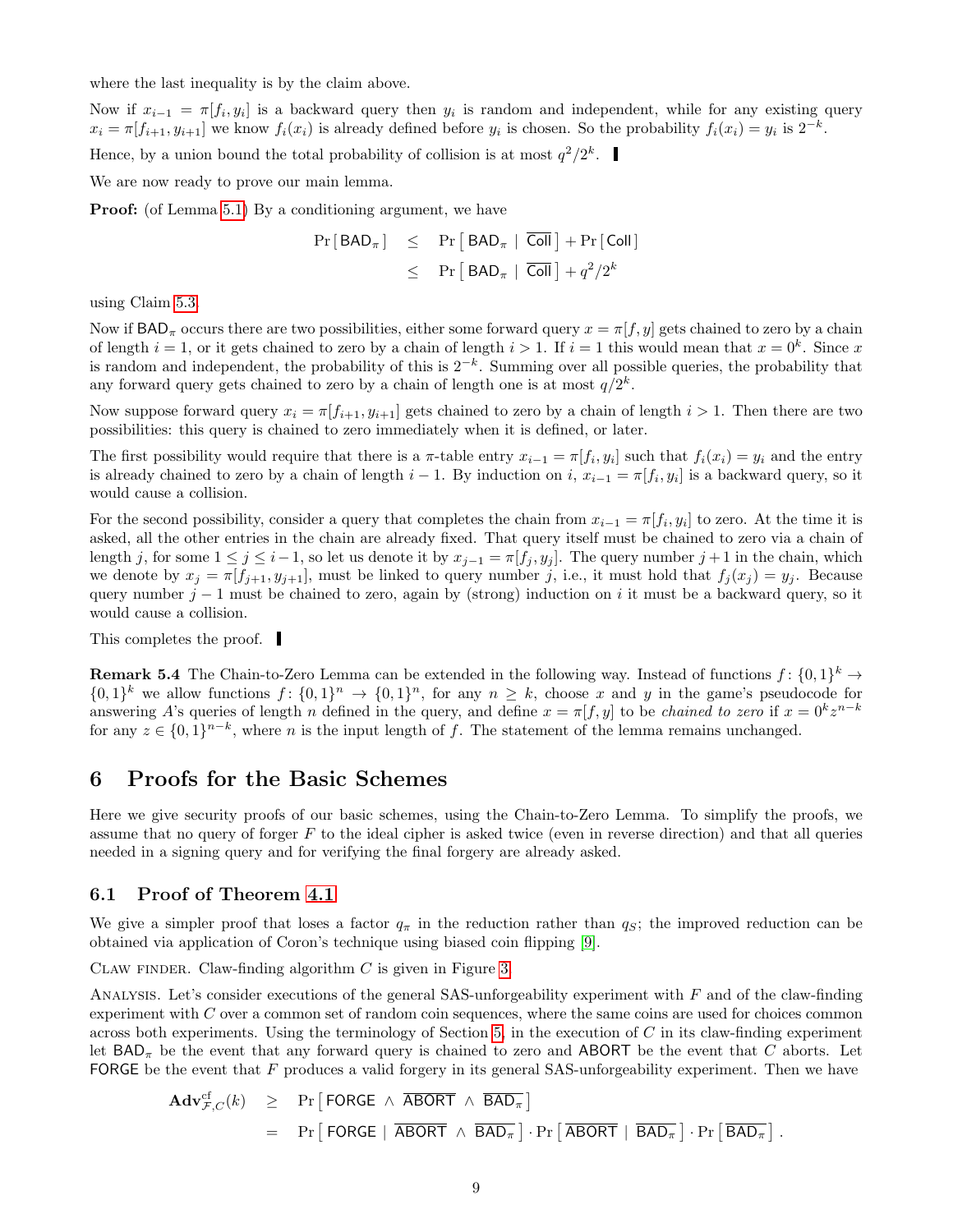The first inequality above is due to the fact that on coin sequences where  $C$  does not abort, the execution of  $F$  in its experiment and when run by C is identical. Hence, on such coin sequences  $F$  also forges in its execution by  $C$ .

Now by the Chain-to-Zero Lemma (Lemma [5.1\)](#page-8-1), we have

$$
\Pr\left[\overline{\mathsf{BAD}}_\pi\right] \geq 1 - q_\pi^2/2^k \; .
$$

Next we claim that

$$
Pr [ \overline{ABORT} | \overline{BAD_{\pi}} ] \geq 1/q_{\pi} .
$$

To see this, note that there are two places  $C$  could abort: answering a signing query, or after receiving the final forgery. In answering a signing query, we know that the aggregate-so-far must verify (otherwise C returns  $\perp$ ), so  $\pi$ -table entry  $x_{i-1} = \pi[f_1||m_1|| \dots ||f^*||m_i, y_i]$  is chained to zero, and since we are conditioning on  $\overline{BAD_{\pi}}$  it must be a backward query. Similarly, upon receiving the F's final output, if it is a valid forgery then  $\pi$ -table entry  $x_{i^*-1}^* = \pi[f_1^* \| m_1^* \| \dots \| f^* \| m_{i^*}^*, y_{i^*}^*]$  must also be a backward query. So if C chooses  $ctr^*$  to be such that  $x_{i^*-1}^* = \pi[f_1^* \| m_1^* \| \dots \| f^* \| m_{i^*}^*, y_{i^*}^*]$  was defined on the  $ctr^*$ -th query, then C does not abort. This happens with probability at least  $1/q_{\pi}$  since  $ctr^*$  is random and independent.

To complete the proof, we claim that

$$
\Pr\left[\text{ FORGE } | \overline{\text{ABORT}} \land \overline{\text{BAD}_{\pi}}\right] \geq \text{Adv}_{\mathsf{SAS}_1[\mathcal{F}],F}^{\text{sas-ufcma}}(k) - q_{\pi}^2/2^k \; .
$$

To see this, first note that ABORT is independent of FORGE because the random choices made by C in determining whether to abort in its claw-finding experiment do not affect whether  $F$  forges in its SAS-unforgeability experiment. Thus

$$
\Pr [\text{FORGE} \mid \overline{\text{ABORT}} \, \wedge \, \overline{\text{BAD}_{\pi}}] \ = \ \Pr \big[\text{FORGE} \mid \overline{\text{BAD}_{\pi}} \, \big] \ .
$$

Now

$$
\Pr\left[\text{FORGE} \mid \overline{BAD}_{\pi}\right] = \frac{\Pr[\text{FORGE}] - \Pr[\text{FORGE} \mid BAD_{\pi}]\cdot \Pr[BAD_{\pi}]}{\Pr[\overline{BAD}_{\pi}]}
$$

$$
\geq \Pr[\text{FORGE}] - \Pr[BAD_{\pi}]
$$

$$
\geq \Pr[\text{FORGE}] - q_{\pi}^{2}/2^{k}
$$

$$
= \text{Adv}_{SAS_{1}[F],F}^{Sas\text{-nframe}}(k) - q_{\pi}^{2}/2^{k}.
$$

Combining the above, we have

$$
\mathbf{Adv}_{\mathcal{F},C}^{\mathrm{cf}}(k) \geq \left(\mathbf{Adv}_{\mathsf{SAS}_1[\mathcal{F}],F}^{\mathrm{asas-ufcma}}(k) - q_\pi^2/2^k\right) \cdot \left(1/q_\pi - q_\pi/2^k\right)
$$

and rearranging yields the theorem.

#### 6.2 Proof of Theorem [4.2](#page-7-1)

CLAW FINDER. Claw-finding algorithm  $C$  is given in Figure [4.](#page-12-0)

ANALYSIS. Again, let's consider executions of the general SAS-unforgeability experiment with  $F$  and of the clawfinding experiment with C over a common set of random coin sequences with the same coins used for common choices across both experiments. Using the terminology of Section [5,](#page-7-0) in the execution of  $C$  in its claw-finding experiment let  $BAD_{\pi}$  be the event that any forward query gets chained to zero. Also in the execution of C in its experiment, let  $BAD_r$  be the event that  $\pi$ -table entry  $\pi[f||m||r, y]$  defined when C answers signing query of F was previously defined. Let  $\mathsf{FORGE}$  be the event that F produces a valid forgery in its experiment. We claim that

$$
\begin{aligned}\n\mathbf{Adv}_{\mathcal{F},C}^{\mathrm{cf}}(k) &\geq \mathrm{Pr}\left[\text{FORGE } \wedge \overline{\text{BAD}_{r}} \wedge \overline{\text{BAD}_{\pi}}\right] \\
&= \mathrm{Pr}\left[\text{FORGE } | \overline{\text{BAD}_{r}} \wedge \overline{\text{BAD}_{\pi}}\right] \cdot \mathrm{Pr}\left[\overline{\text{BAD}_{\pi}} \right] \cdot \mathrm{Pr}\left[\overline{\text{BAD}_{\pi}}\right] \\
&\geq \mathrm{Pr}\left[\text{FORGE } | \overline{\text{BAD}_{r}} \wedge \overline{\text{BAD}_{\pi}}\right] \cdot \mathrm{Pr}\left[\overline{\text{BAD}_{\pi}} \mid \overline{\text{BAD}_{\pi}}\right] \cdot \left(1 - q_{\pi}^{2}/2^{k}\right)\n\end{aligned}
$$

Above, the first inequality is because on a coin sequences on which  $F$  forges in its experiment and on which no  $\pi$ -table entry defined when C answers a signing query in its experiment was previously defined, the executions of both experiments are identical. Hence, on such coin sequences  $F$  also forges in its execution by  $C$ . Moreover, since the final output of F is a valid forgery, we know that  $\pi$ -table entry  $x_{i^*-1}^* = \pi[f^* || m_{i^*}^* || r_{i^*}^*, y_{i^*}]$  is chained to zero. Since we are conditioning on  $\overline{BAD_{\pi}}$ , the query on which the above  $\pi$ -table entry is defined must be a backward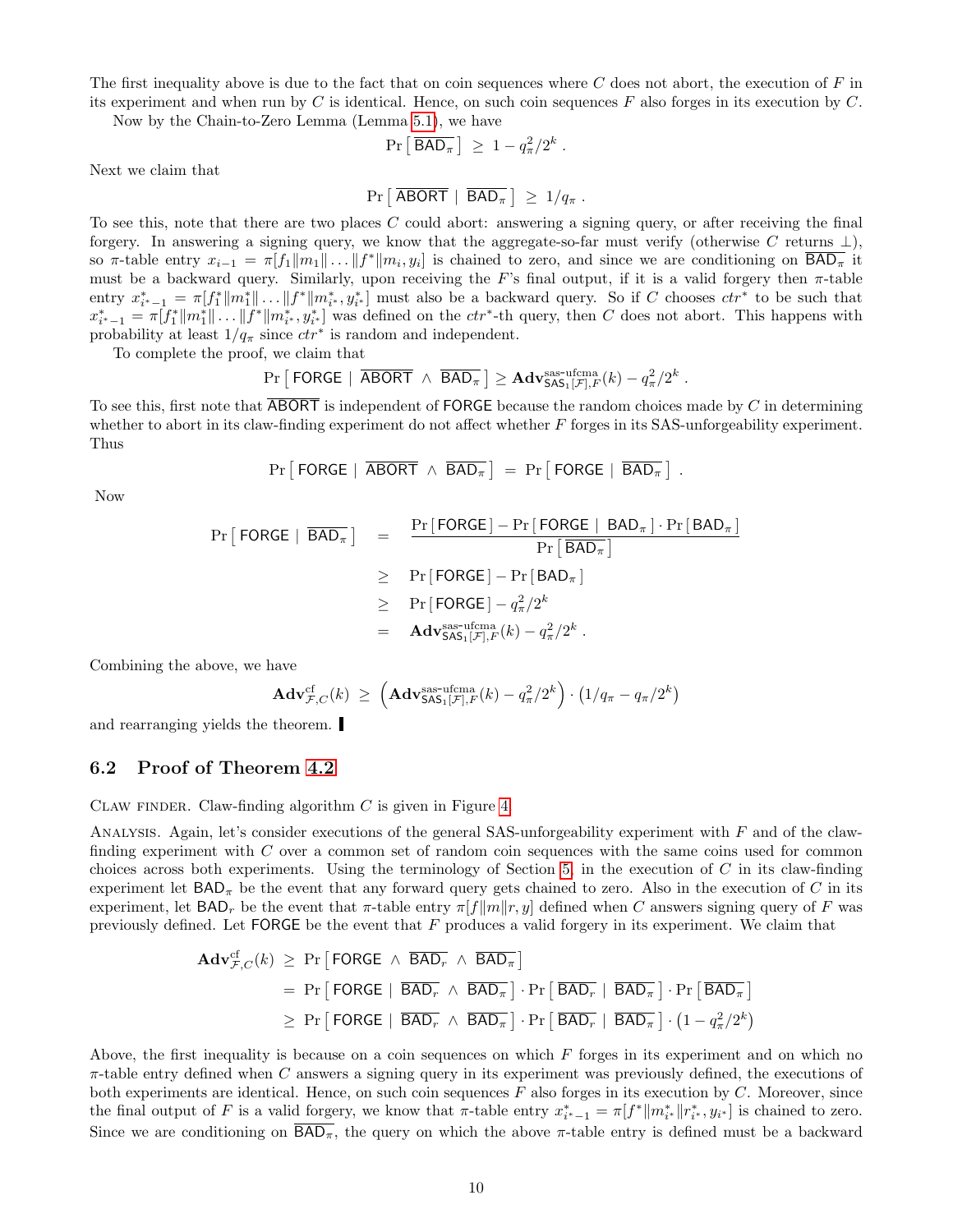Algorithm  $C(f^*, g^*)$ :  $ctr \leftarrow 0$ ;  $ctr^* \leftarrow s \{1, \ldots, q_\pi\}$ Run  $F$  on input  $f^*$ , answering its queries as follows: On π-query  $f_1 || m_1 || \dots || f_i || m_i$ , *y* do:  $x \leftarrow \{0,1\}^k$ Record  $\pi[f_1||m_1|| \dots ||f_i||m_i, y] = x$  in the  $\pi$ -table; Return x On  $\pi^{-1}$ -query  $f_1 || m_1 || \dots || f_i || m_i$ , x do: If  $f_i = f^*$  then  $ctr \leftarrow str + 1$ If  $ctr = str^*$  then  $x' \leftarrow \{0,1\}^k$ ;  $y \leftarrow g^*(x')$ ; Record  $g^*[x'] = y$  in the  $g^*$ -table Record  $\pi[f_1||m_1|| \dots ||f_i||m_i, y] = x$  in the  $\pi$ -table; Return y Else  $x' \leftarrow \{0,1\}^k$ ;  $y \leftarrow f^*(x')$ ; Record  $f^*[x'] = y$  in the  $f^*$ -table Record  $\pi[f_1||m_1|| \dots ||f_i||m_i, y] = x$  in the  $\pi$ -table; Return y On signing query  $m_i, \sigma_{i-1}, (f_1, m_1), \ldots, (f_{i-1}, m_{i-1})$  do: If AggVer $((f_1, m_1), \ldots, (f_{i-1}, m_{i-1}), \sigma_{i-1})$  outputs 0 then return  $\perp$  $x_{i-1} \leftarrow \sigma_{i-1}$ ;  $y_i \leftarrow \pi^{-1}[f_1 \| m_1 \dots f_{i-1} \| m_{i-1} \| f^* \| m_i, x_{i-1}]$ If  $y_i$  is not in the  $f^*$ -table then abort Else let  $x_i$  be the index of  $y_i$  in the  $f^*$ -table Return  $\sigma = x_i$ Let  $(f_1^*, m_1^*), \ldots, (f_n^*, m_n^*), \sigma^*$  be the output of F If  $\mathsf{AggVer}((f_1^*, m_1^*), \ldots, (f_n^*, m_n^*), \sigma^*)$  outputs 0 then return  $\bot$ If there does not exist  $1 \leq i^* \leq n$  such that  $f_{i^*}^* = f^*$  then return  $\perp$  $x_n^* \leftarrow \sigma^*$ For  $i = n$  down to  $i^* + 1$  do:  $y_i^* \leftarrow f_i^*(x_i^*)$  $x_{i-1}^* \leftarrow \pi[f_1^* \| m_1^* \| \dots \| f_i^* \| m_i^*, y_i^*]$  $y_{i^*}^* \leftarrow f^*(x_{i^*}^*)$ If  $y_{i^*}^*$  is not in the  $g^*$ -table then abort Else let  $x'_{i^*}$  be the index of  $y^*_{i^*}$  in the  $g^*$ -table Return  $(x^*_{i^*}, x'_{i^*})$ 

<span id="page-11-0"></span>Figure 3: Claw-finder C for the proof of Theorem [4.1.](#page-6-1)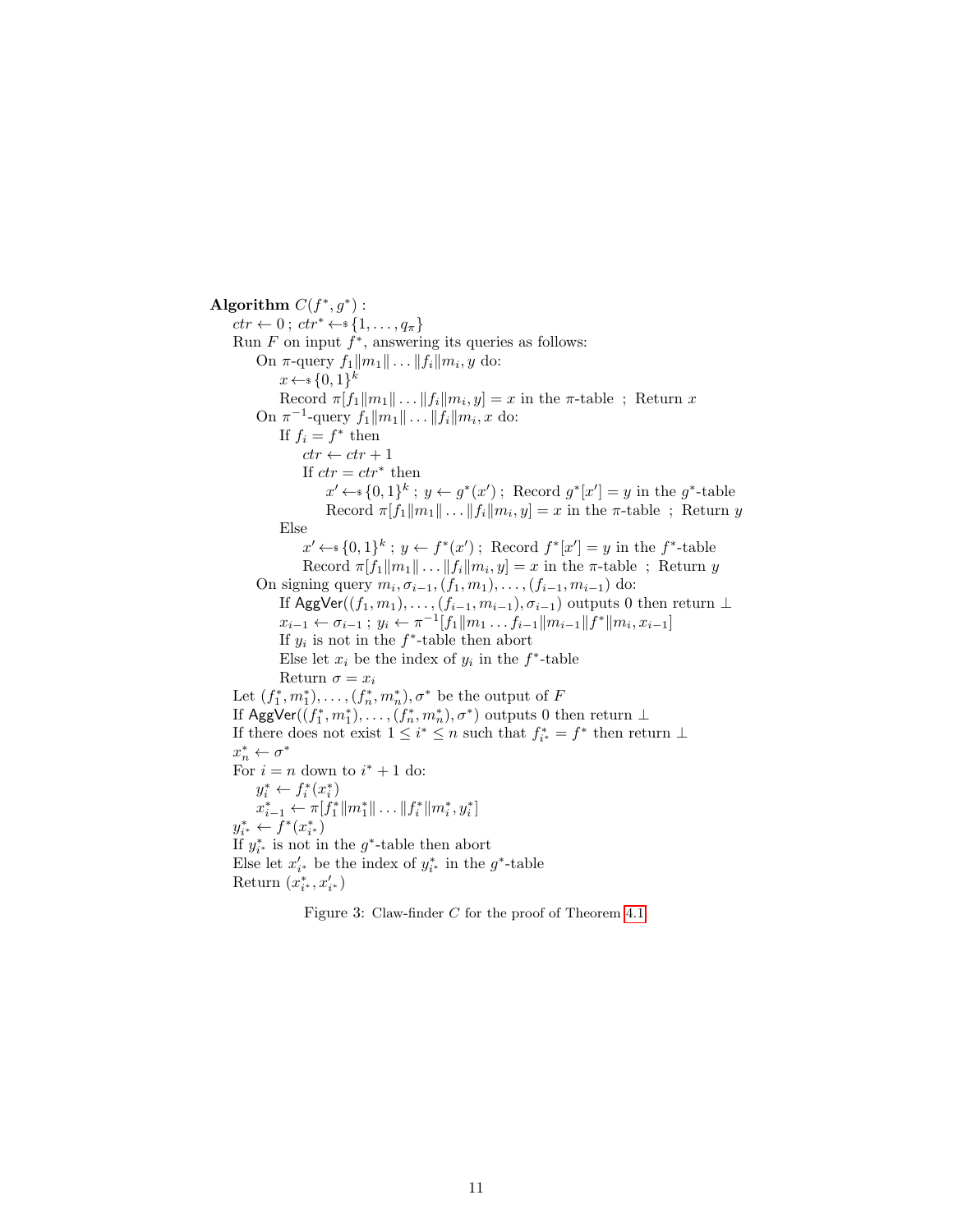Algorithm  $C(f^*, g^*)$ : Run  $F$  on input  $f^*$ , answering its queries as follows: On π-query  $f||m||r, y$  do:  $x \leftarrow \{0,1\}^k$ Record  $\pi[f||m||r, y] = x$  in the  $\pi$ -table Return x On  $\pi^{-1}$  query  $f||m||r, x$  do:  $x' \leftarrow \{0,1\}^k$ ;  $y \leftarrow g^*(x')$ Record  $g^*[x'] = y$  in the  $g^*$ -table Record  $\pi[f||m||r, y] = x$  in the  $\pi$ -table Return y On signing query  $m, \sigma$  do:  $(x_{i-1}, \mathbf{r}) \leftarrow \sigma; r \leftarrow \{0, 1\}^{\rho}$  $x_i \leftarrow \{0,1\}^k$ ;  $y_i \leftarrow f(x)$ Record  $\pi[f||m||r, x_{i-1}] = y_i$  in the  $\pi$ -table  $\mathbf{r} \leftarrow \mathbf{r} \cup \{r\}$  ;  $\sigma \leftarrow (x_i, \mathbf{r})$ Return  $\sigma$ Let  $(f_1^*, m_1^*), \ldots, (f_n^*, m_n^*), \sigma^*$  be the output of F If  $\mathsf{AggVer}((f_1^*, m_1^*), \ldots, (f_n^*, m_n^*), \sigma^*)$  outputs 0 then return  $\bot$ If there does not exist  $1 \leq i^* \leq n$  such that  $f_{i^*}^* = f^*$  then return  $\perp$  $(x_{n}^{\ast},\mathbf{r}^{\ast})\leftarrow\sigma^{\ast}$ For  $i = n$  down to  $i^* + 1$  do:  $y_i^* \leftarrow f_i^*(x_i^*)$  $x_{i-1}^* \leftarrow \pi[f_i^* \| m_i^* \| r_i^*, y_i^*]$  $y_{i^*}^* \leftarrow f^*(x_{i^*}^*)$ Let  $x'_{i^*}$  be the index of  $y_{i^*}$  in the  $g^*$ -table Return  $(x^*_{i^*}, x'_{i^*})$ 

Figure 4: Claw-finder C for the proof of Theorem [4.2.](#page-7-1)

<span id="page-12-0"></span>query, and since  $C$  populates the  $g^*$ -table on backwards queries, on such executions it can successfully find a claw. Finally, the last line is by the Chain-to-Zero Lemma.

Now we claim  $Pr [ BAD_r | \overline{BAD}_{\pi}] \leq q_S^2/2^{\rho}$ . This is because on each signing query r is chosen independently at random, in other words  $\text{BAD}_{r}$  and  $\text{BAD}_{\pi}$  are independent, and the probability that  $x = \pi[(f, m, r), y]$  is already defined on a given signing query is at most  $q_S/2^{\rho}$ . Summing over all signing queries yields the claim.

Finally, we compute

$$
\Pr[\text{FORGE} | \overline{BAD_r} \wedge \overline{BAD_\pi}] =
$$
\n
$$
\frac{\Pr[\text{FORGE}] - \Pr[\text{FORGE} | \text{ BAD}_r \wedge \text{BAD}_\pi] \cdot \Pr[\text{BAD}_r \wedge \text{BAD}_\pi]}{\Pr[\text{BAD}_r \wedge \text{BAD}_\pi]}
$$
\n
$$
\geq \Pr[\text{FORGE}] - \Pr[\text{BAD}_r \wedge \text{BAD}_\pi]
$$
\n
$$
\geq \Pr[\text{FORGE}] - \Pr[\text{BAD}_\pi]
$$
\n
$$
= \text{Adv}_{\text{SAS}_1[\mathcal{F}],F}^{\text{ssat-ufcma}}(k) - q_\pi^2/2^k.
$$

where the last line uses the Chain-to-Zero Lemma. Combining terms yields the theorem.

#### 6.3 Proof of Theorem [4.3](#page-7-2)

CLAW FINDER. Claw-finding algorithm  $C$  is given in Figure [5.](#page-14-0)

Analysis. Again, let's consider executions of the history-free SAS-unforgeability experiment with F and of the adaptive claw-finding experiment with C over a common set of random coin sequences, where the same coins are used choices common across both experiments. And, in the execution of C, let  $BAD_{\pi}$  be the event that any forward query is chained to zero. Let ABORT be the event that  $C$  aborts. Let FORGE be the event that  $F$  produces a valid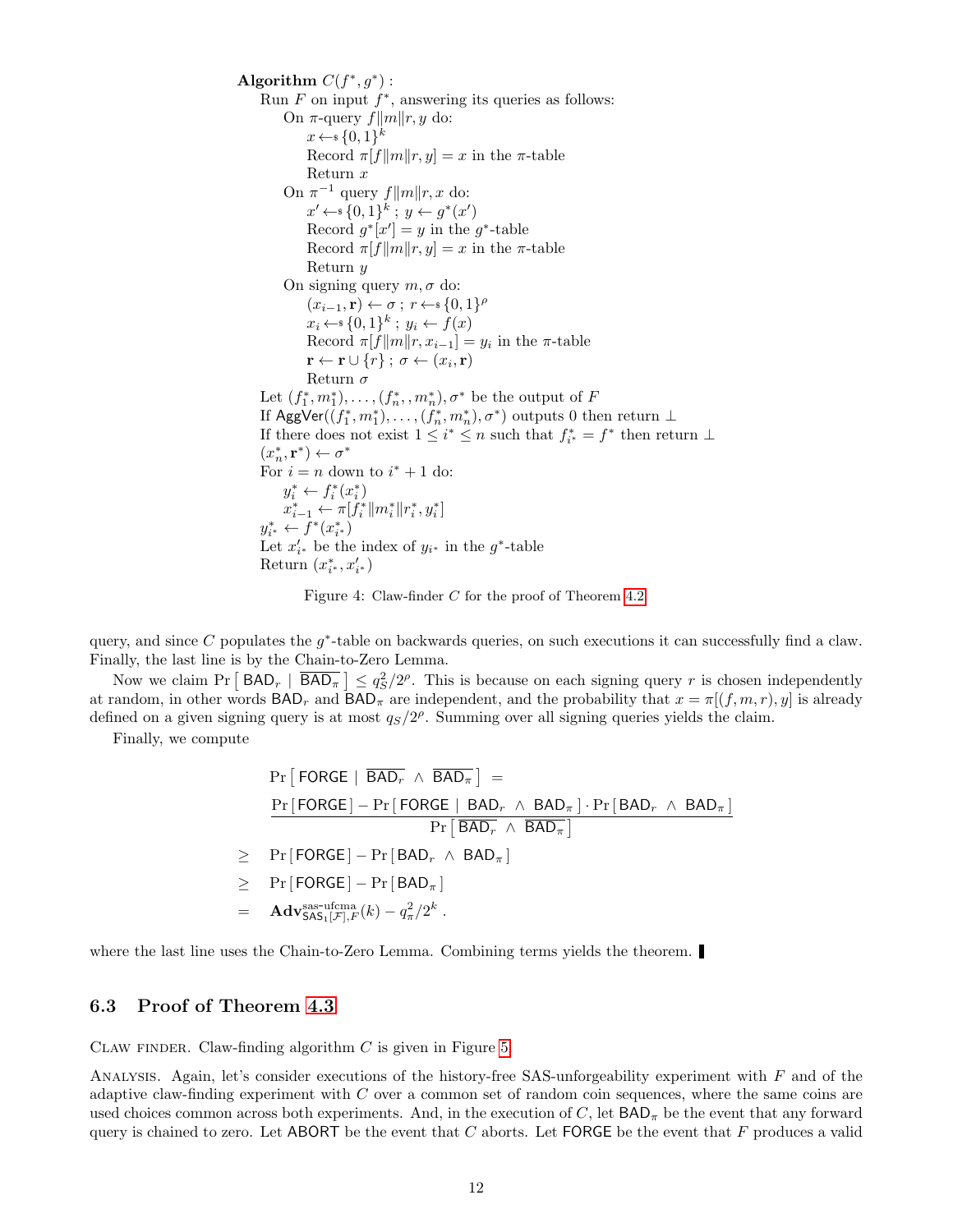<span id="page-13-1"></span>forgery in its experiment. Then we have

$$
\begin{array}{rcl}\n\mathbf{Adv}_{\mathcal{F},C}^{\text{acf}}(k) & \geq & \Pr\left[\text{FORGE } \wedge \overline{\text{ABORT}} \wedge \overline{\text{BAD}_{\pi}}\right] \\
& = & \Pr\left[\text{FORGE } | \overline{\text{ABORT}} \wedge \overline{\text{BAD}_{\pi}}\right] \cdot \Pr\left[\overline{\text{ABORT}} \mid \overline{\text{BAD}_{\pi}}\right] \cdot \Pr\left[\overline{\text{BAD}_{\pi}}\right].\n\end{array}
$$

The first inequality above is due to the fact that on coin sequences where C does not abort and no forward query made by F gets chained to zero, the execution of F in its experiment and when run by C is identical. Hence, on such coin sequences  $F$  also forges in its execution by  $C$ .

Now by the Chain-to-Zero Lemma (Lemma [5.1\)](#page-8-1), we have

$$
\Pr\left[\overline{\mathsf{BAD}}_\pi\right] \geq 1 - q_\pi^2/2^k \; .
$$

Next we claim that

$$
Pr\left[\overline{ABORT} \mid \overline{BAD_{\pi}}\right] \geq 1/q_H \cdot (1 - q_H/2^{\tau}).
$$

To see this, note that there are three places C could abort: answering a hash query, answering a signing query, or after receiving the final forgery. Note that on each hash query where the "Else" is executed, we  $t = t^*$  with probability  $1/2^{\tau}$  since t and  $t^*$  are independent and random. Upon receiving the F's final output, if it is a valid forgery then  $\pi$ -table entry  $x_{i^*-1}^* = \pi[f^* \| m_{i^*}^*, y_{i^*}^*]$  must be chained to zero and hence be a backward query. So if C chooses  $ctr^*$  to be such that  $x_{i^*-1}^* = \pi[f^*||m_{i^*}^*, y_{i^*}^*]$  was defined on the  $ctr^*$ -th query, then C does not abort. This happens with probability at least  $1/q_H$  since  $ctr^*$  is random and independent.

To complete the proof, we claim that

$$
\Pr\left[\text{ FORGE } | \overline{\text{ ABORT}} \land \overline{\text{BAD}_{\pi}}\right] \geq \text{Adv}_{\text{SAS}_1[\mathcal{F}],F}^{\text{sas-ufcma}}(k) - q_{\pi}^2/2^k \; .
$$

To see this, first note that  $\overline{ABORT}$  is independent of FORGE because the random choices made by C in determining whether to abort in its claw-finding experiment do not affect whether  $F$  forges in its SAS-unforgeability experiment. Thus

$$
\Pr [\text{FORGE} | \overline{ABORT} \land \overline{BAD_{\pi}}] = \Pr [\text{FORGE} | \overline{BAD_{\pi}}].
$$

Now

$$
\Pr\left[\text{FORGE} \mid \overline{\text{BAD}_{\pi}}\right] = \frac{\Pr\left[\text{FORGE} \mid \text{Pn}\left[\text{FORGE} \mid \text{BAD}_{\pi}\right] \cdot \Pr\left[\text{BAD}_{\pi}\right]}{\Pr\left[\text{BAD}_{\pi}\right]} \\
\geq \Pr\left[\text{FORGE} \mid -\Pr\left[\text{BAD}_{\pi}\right] \right] \\
\geq \Pr\left[\text{FORGE} \mid -q_{\pi}^{2}/2^{k} \right] \\
= \mathbf{Adv}_{\text{SAS}_1[\mathcal{F}],F}^{\text{ass-ufcma}}(k) - q_{\pi}^{2}/2^{k}
$$

as claimed. Combining the above, we have

$$
\mathbf{Adv}_{\mathcal{F},C}^{\mathrm{cf}}(k) \ \geq \ \left(\mathbf{Adv}_{\mathsf{SAS}_1[\mathcal{F}],F}^{\mathrm{as-ufcma}}(k) - q_\pi^2/2^k\right) \cdot \left(1/q_H - q_\pi^2/2^k\right)
$$

and rearranging yields the theorem.

### <span id="page-13-0"></span>7 Extensions

We extend our basic schemes in a few ways. First, we add message recovery to them, so that we save on bandwidth. Second, we handle non-binary domains, as is needed for RSA-based instantiations.

#### 7.1 Adding Message Recovery

To add message recovery to any of our schemes, the first signer can, instead of using the all-zeros string (of k-bits in length) as the first "aggregate-so-far," use n zero bits followed  $n - k$  bits of the message for n equal to security parameter (here we abuse notation and use n as the security parameter, say 128, while k is the length of the modulus, say 2048). The security proofs are identical except that they use the extension of the Chain-to-Zero Lemma discussed in Remark [5.4.](#page-9-0) This gives us only security parameters number of bits of bandwidth overhead from the signature for sufficiently long messages. One issue is that the public keys of the signers still contribute to bandwidth overhead. It would be interesting for future work to treat message recovery for sequential aggregate signatures in the identity-based setting, which avoids public keys, as considered by [\[5\]](#page-15-1).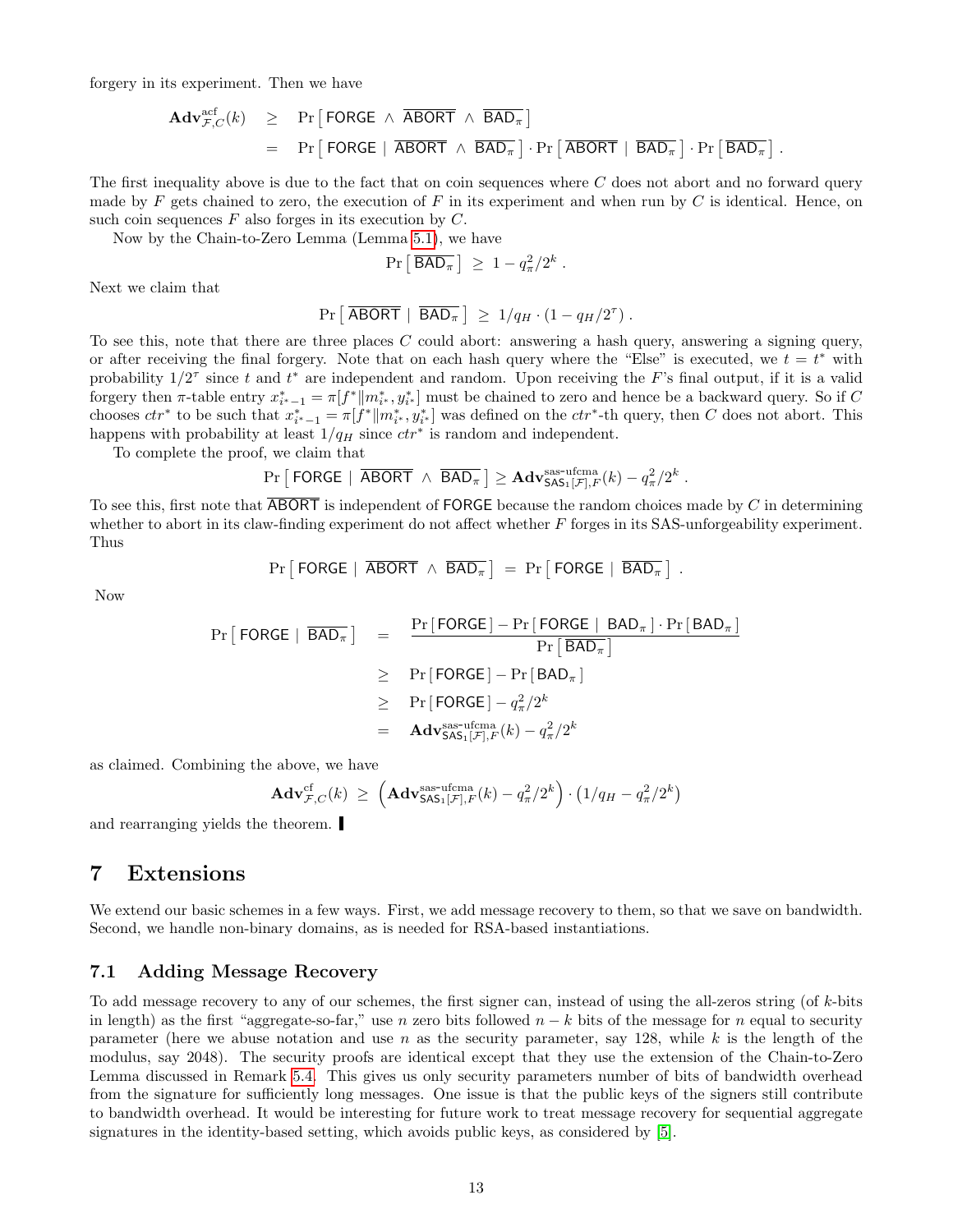Algorithm  $C^{f^*_{inv}(\cdot,\cdot)}(f^*,g^*,t^*)$  :  $ctr \leftarrow 0$ ;  $ctr^* \leftarrow$  {1, ...,  $q_H$ } Run  $F$  on input  $f^*$  as follows: On *H*-query  $f||m$  do: If  $f = f^*$  then  $ctr \leftarrow ctr + 1$ If  $ctr =ctr^*$  then  $t \leftarrow t^*$ Else  $t \leftarrow s \{0,1\}^k$ ; If  $t = t^*$  then abort Record  $H[f||m] = t$  in the H-table ; Return t On  $\pi$ -query  $f||m, y$  do:  $x \leftarrow \{0,1\}^k$ Record  $\pi[f||m, y] = x$  in the  $\pi$ -table; Return x On  $\pi^{-1}$  query  $f||m, x$  do:  $x' \leftarrow \{0,1\}^k$ ;  $y \leftarrow g^*(t^*, x')$ Record  $g^*[t^*, x'] = y$  in the  $g^*$ -table Record  $\pi[f||m, y] = x$  in the  $\pi$ -table; Return y On signing query  $m, \sigma$  do: If  $H[f^*||m] = t^*$  then abort  $x_{i-1} \leftarrow \sigma$  $t_i \leftarrow H[f^*||m]; y_i \leftarrow \pi[x_{i-1}]; x_i \leftarrow f_{inv}^*(t_i, y_i)$ Return  $\sigma = x_i$ Let  $(f_1^*, m_1^*), \ldots, (f_n^*, m_n^*), \sigma$  be the output of F If  $\mathsf{AggVer}((f_1^*, m_1^*), \ldots, (f_n^*, m_n^*), \sigma^*)$  outputs 0 then return  $\bot$ If there does not exist  $1 \leq i^* \leq n$  such that  $f_{i^*}^* = f^*$  then return  $\perp$  $x_n^* \leftarrow \sigma^*$ For  $i = n$  down to  $i^* + 1$  do:  $t_i^* \leftarrow H[f_i^* \| m_i^*]$  $y_i^* \leftarrow f_i^*(t_i^*, x_i^*)$  $x_{i-1}^* \leftarrow \pi[f_i^* \| m_i^*, y_i^*]$  $t_{i^*}^* \leftarrow H[f_{i^*}^* \| m_{i^*}^*]$  $y_{i^*}^* \leftarrow f^*(t_{i^*}^*, x_{i^*}^*)$ If  $y_{i^*}^*$  is not in the  $g^*$ -table then abort Let  $x'_{i^*}$  be the index of  $y^*_{i^*}$  in the  $g^*$ -table Return  $(x^*_{i^*}, x'_{i^*})$ 

<span id="page-14-0"></span>Figure 5: Adaptive Claw-finder C for the proof of Theorem [4.3.](#page-7-2)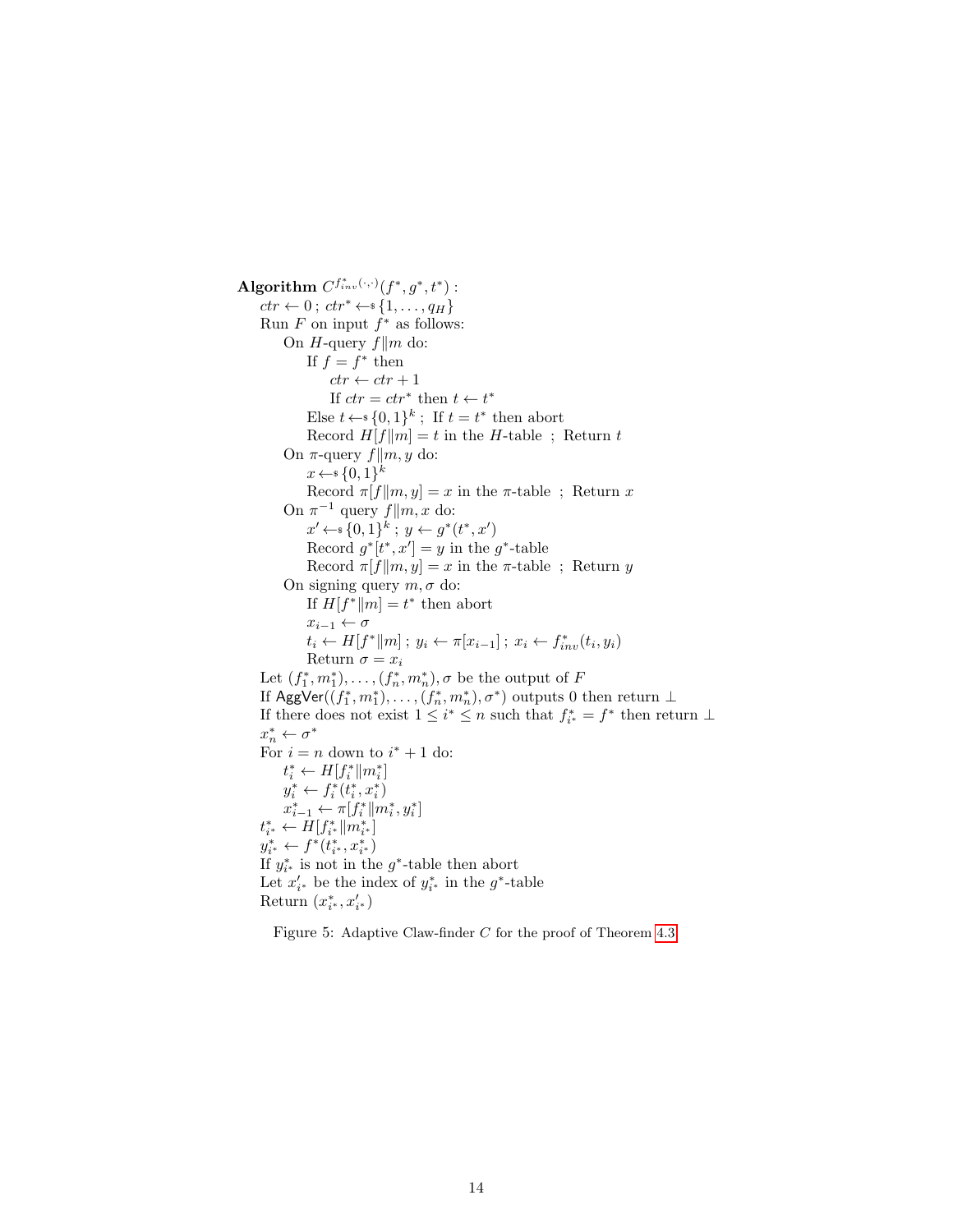#### <span id="page-15-12"></span>7.2 Handling Non-Binary Domains

Our RSA-based instantiations in [A](#page-16-8)ppendix A have domain not  $\{0,1\}^k$  but  $\mathbb{Z}_N$  for per-signer N. The problem is that we may have a signer with modulus  $N_i$  and a subsequent signer with modulus  $N_{i+1}$  such that  $N_{i+1} < N_i$ . To handle this, there are two options. The first option is to append the fractional bit to the aggregate-so-far, so that the aggregate-so-far may grow by a bit per signer. This is quite modest growth, and in many applications such as S-BGP the number of signers is typically small. For highly bandwidth constrained applications, another option is to first convert the instantiation into one that does have a binary domain by using the technique of Hayashi, Okomoto, and Tanaka [\[19\]](#page-16-12). The idea is to exponentiate twice, reflecting the intermediate result about N. The downside is that this increases the cost of verification and signing by a factor of two.

### Acknowledgements

We thank the anonymous reviewers of PKC 2018 for their helpful feedback, as well as Dana Dachman-Soled and Sharon Goldberg for helpful discussions. Adam O'Neill is supported in part by NSF grant 1650419. Leonid Reyzin is supported in part by NSF grant 1422965.

# References

- <span id="page-15-2"></span>[1] M. Bellare, C. Namprempre, and G. Neven. Unrestricted aggregate signatures. In L. Arge, C. Cachin, T. Jurdzinski, and A. Tarlecki, editors, ICALP 2007, volume 4596 of LNCS, pages 411–422. Springer, Heidelberg, July 2007. (Cited on page [1,](#page-0-1) [5.](#page-5-0))
- <span id="page-15-4"></span>[2] M. Bellare and P. Rogaway. Random oracles are practical: A paradigm for designing efficient protocols. In V. Ashby, editor,  $ACM$  CCS 93, pages 62–73. ACM Press, Nov. 1993. (Cited on page [1,](#page-0-1) [4.](#page-4-0))
- <span id="page-15-10"></span>[3] M. Bellare and P. Rogaway. The exact security of digital signatures: How to sign with RSA and Rabin. In U. M. Maurer, editor, EUROCRYPT'96, volume 1070 of LNCS, pages 399–416. Springer, Heidelberg, May 1996. (Cited on page [6.](#page-6-2))
- <span id="page-15-9"></span>[4] J. Black, P. Rogaway, and T. Shrimpton. Black-box analysis of the block-cipher-based hash-function constructions from PGV. In M. Yung, editor, CRYPTO 2002, volume 2442 of LNCS, pages 320–335. Springer, Heidelberg, Aug. 2002. (Cited on page [5.](#page-5-0))
- <span id="page-15-1"></span>[5] A. Boldyreva, C. Gentry, A. O'Neill, and D. H. Yum. Ordered multisignatures and identity-based sequential aggregate signatures, with applications to secure routing. In P. Ning, S. D. C. di Vimercati, and P. F. Syverson, editors, ACM CCS 07, pages 276–285. ACM Press, Oct. 2007. (Cited on page [1,](#page-0-1) [5,](#page-5-0) [13.](#page-13-1))
- <span id="page-15-0"></span>[6] D. Boneh, C. Gentry, B. Lynn, and H. Shacham. Aggregate and verifiably encrypted signatures from bilinear maps. In E. Biham, editor, EUROCRYPT 2003, volume 2656 of LNCS, pages 416–432. Springer, Heidelberg, May 2003. (Cited on page [1.](#page-0-1))
- <span id="page-15-3"></span>[7] K. Brogle, S. Goldberg, and L. Reyzin. Sequential aggregate signatures with lazy verification from trapdoor permutations - (extended abstract). In X. Wang and K. Sako, editors, ASIACRYPT 2012, volume 7658 of LNCS, pages 644–662. Springer, Heidelberg, Dec. 2012. (Cited on page [1,](#page-0-1) [5,](#page-5-0) [6.](#page-6-2))
- <span id="page-15-13"></span>[8] B. Chevallier-Mames and M. Joye. Chosen-ciphertext secure RSA-type cryptosystems. In J. Pieprzyk and F. Zhang, editors, ProvSec 2009, volume 5848 of LNCS, pages 32–46. Springer, Heidelberg, Nov. 2009. (Cited on page [16.](#page-16-13))
- <span id="page-15-11"></span>[9] J.-S. Coron. On the exact security of full domain hash. In M. Bellare, editor, CRYPTO 2000, volume 1880 of LNCS, pages 229–235. Springer, Heidelberg, Aug. 2000. (Cited on page [9.](#page-9-1))
- <span id="page-15-5"></span>[10] J.-S. Coron, T. Holenstein, R. Künzler, J. Patarin, Y. Seurin, and S. Tessaro. How to build an ideal cipher: The indifferentiability of the Feistel construction. *Journal of Cryptology*, 29(1):61–114, Jan. 2016. (Cited on page [1,](#page-0-1) [5.](#page-5-0))
- <span id="page-15-14"></span>[11] J.-S. Coron and D. Naccache. Security analysis of the Gennaro-Halevi-Rabin signature scheme. In B. Preneel, editor, EUROCRYPT 2000, volume 1807 of LNCS, pages 91–101. Springer, Heidelberg, May 2000. (Cited on page [16.](#page-16-13))
- <span id="page-15-6"></span>[12] D. Dachman-Soled, J. Katz, and A. Thiruvengadam. 10-round feistel is indifferentiable from an ideal cipher. In M. Fischlin and J.-S. Coron, editors, EUROCRYPT 2016, Part II, volume 9666 of LNCS, pages 649–678. Springer, Heidelberg, May 2016. (Cited on page [1,](#page-0-1) [5.](#page-5-0))
- <span id="page-15-7"></span>[13] Y. Dai and J. Steinberger. Indifferentiability of 10-round Feistel networks. Cryptology ePrint Archive, Report 2015/874, 2015. <http://eprint.iacr.org/2015/874>. (Cited on page [1,](#page-0-1) [5.](#page-5-0))
- <span id="page-15-8"></span>[14] Y. Dai and J. P. Steinberger. Indifferentiability of 8-round feistel networks. In M. Robshaw and J. Katz, editors, CRYPTO 2016, Part I, volume 9814 of LNCS, pages 95–120. Springer, Heidelberg, Aug. 2016. (Cited on page [1,](#page-0-1) [5.](#page-5-0))
- [15] W. Diffie and M. E. Hellman. New directions in cryptography. IEEE Transactions on Information Theory, 22(6):644– 654, 1976. (Cited on page .)